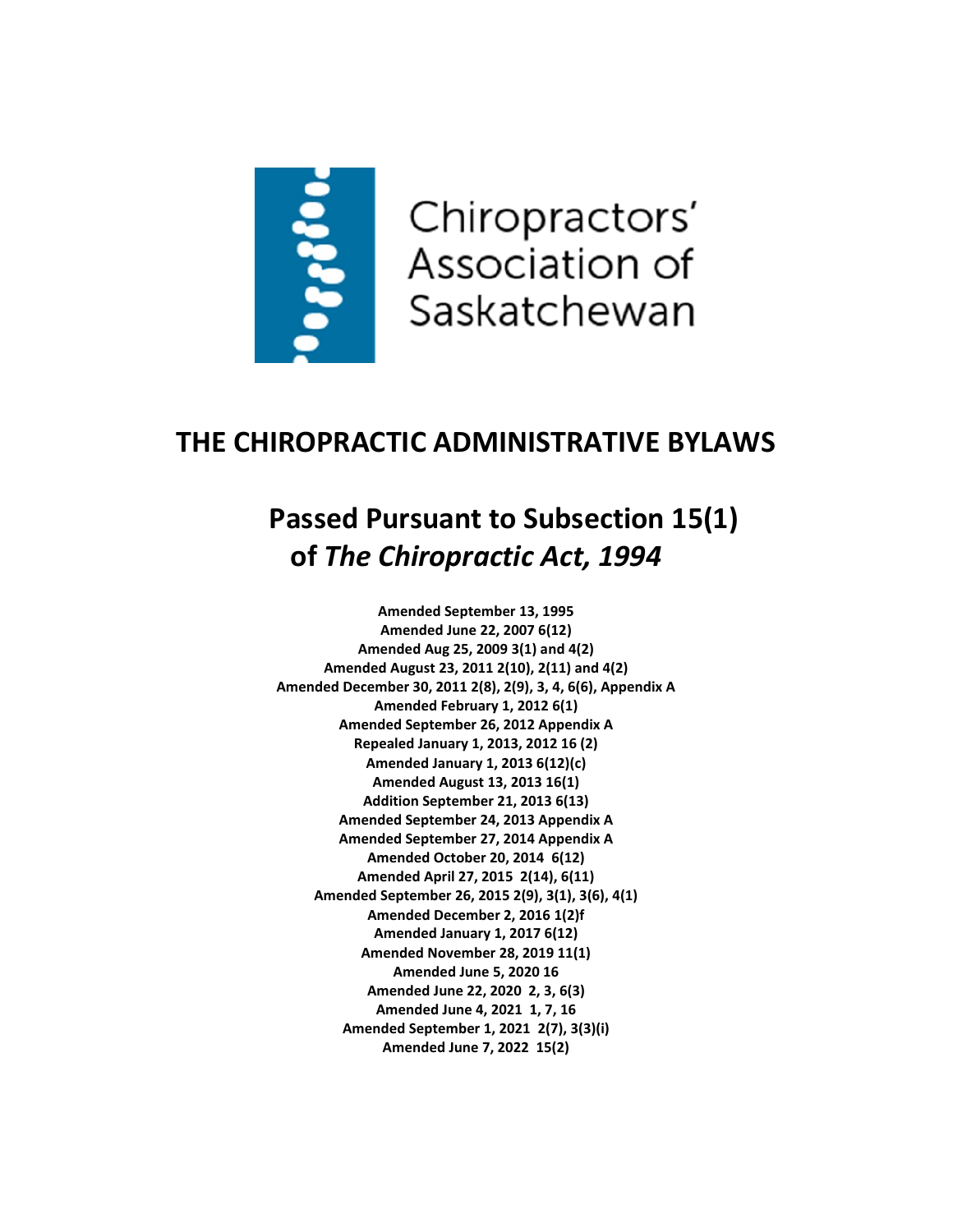## **TABLE OF CONTENTS**

| <b>SUBJECT</b>                                                    | <b>SECTION</b> | <b>PAGE</b> |
|-------------------------------------------------------------------|----------------|-------------|
| Title and Interpretation                                          | $\mathbf{1}$   | 3           |
| <b>Meetings of Association</b>                                    | $\overline{2}$ | 4           |
| Board: Number, Elections and Terms of Office                      | 3              | 5           |
| <b>Officers</b>                                                   | 4              | 7           |
| <b>Salaried Officers</b>                                          | 5              | 7           |
| Meetings of the Board                                             | 6              | 8           |
| Committees                                                        | 7              | 9           |
| Protection of Members of the Board,<br><b>Officers and Others</b> | 8              | 11          |
| <b>Notices</b>                                                    | 9              | 12          |
| <b>Register of Members</b>                                        | 10             | 12          |
| <b>Business of Association</b>                                    | 11             | 12          |
| Fees: Provincial Legislation and Ethics<br>Examination            | 12             | 13          |
| Fees: Registration and Reinstatement                              | 13             | 13          |
| Fees: Annual License                                              | 14             | 13          |
| Fees: Professional Corporation Registration<br><b>And Permit</b>  | 15             | 14          |
| Fees: Waiver of Reduction of Fees                                 | 15             | 14          |
| Memberships in National Organizations                             | 16             | 14          |
| Forms                                                             | 17             | 14          |
| Coming into Force                                                 | 18             | 14          |
| <b>Appendices</b><br>A. Appendix A - Annual License Fees          |                | 15          |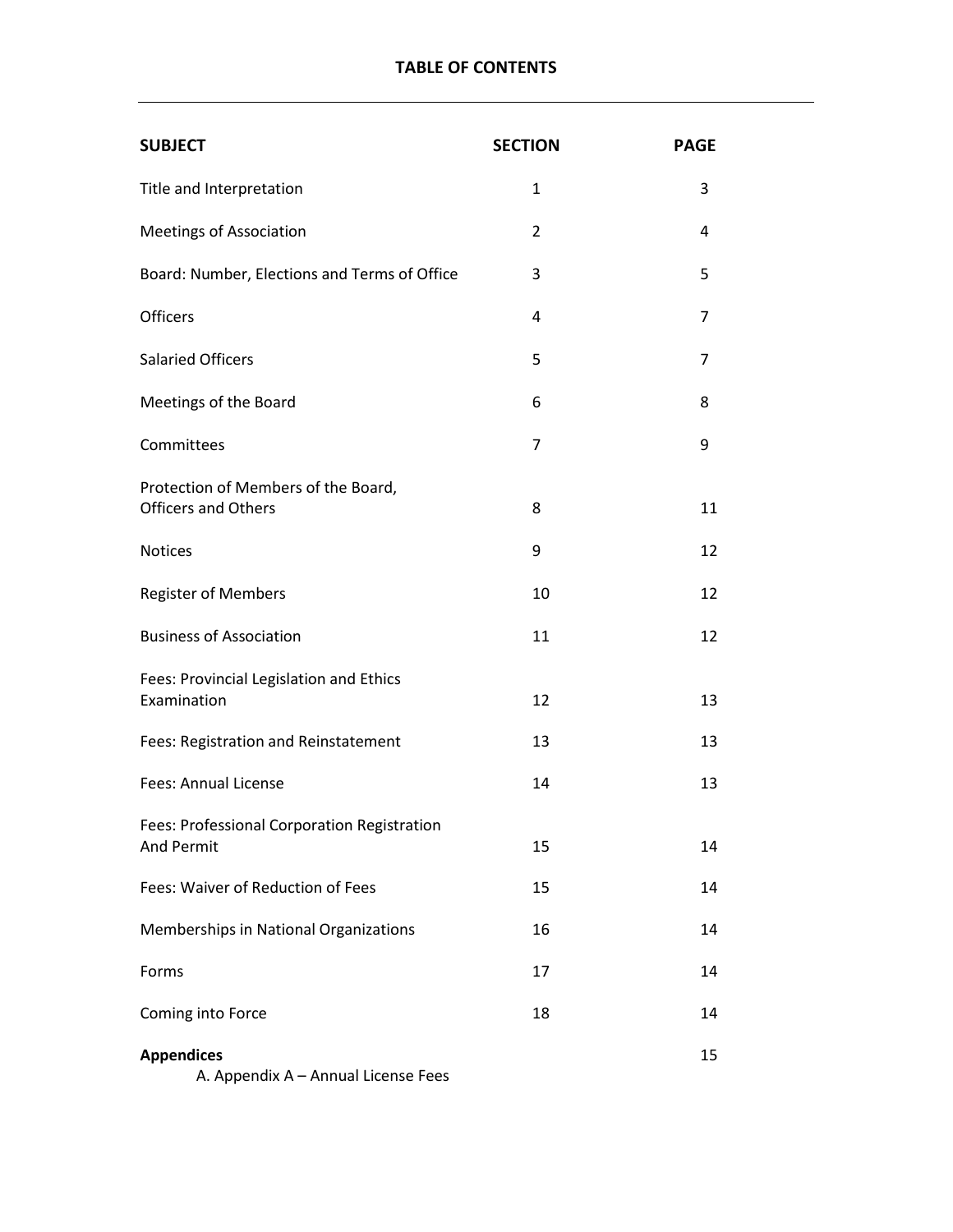## **TITLE AND INTERPRETATION**

- 1(1) These bylaws may be cited as the Chiropractic Administrative Bylaws.
- 1(2) Any term defined by *The Chiropractic Act, 1994* or by the Chiropractic Regulatory Bylaws shall have the same meaning when used in these regulations and, unless the context otherwise requires:
	- a. "Act" means *The Chiropractic Act, 1994;*
	- b. "accredited chiropractic college" means a college or university that is recognized by the C.C.E.C.;
	- c. "association" means the Chiropractors' Association of Saskatchewan;
	- d. "C.C.A." means the Canadian Chiropractic Association;
	- e. "C.C.E.B." means the Canadian Chiropractic Examining Board;
	- f. "Federation" means the Federation of Canadian Chiropractic;
	- g. "director" or "directors" means a member or members of the board;
	- h. "Discipline Committee" means the committee constituted pursuant to subsection 32(1) of the Act;
	- i. "Investigation Committee" means the committee constituted pursuant to subsection 28(1) of the Act;
	- j. "professional corporation" means a professional corporation as defined by *The Professional Corporations Act, S.S. 2001, c.P-27.1;*
	- k. "board" means the board of the association.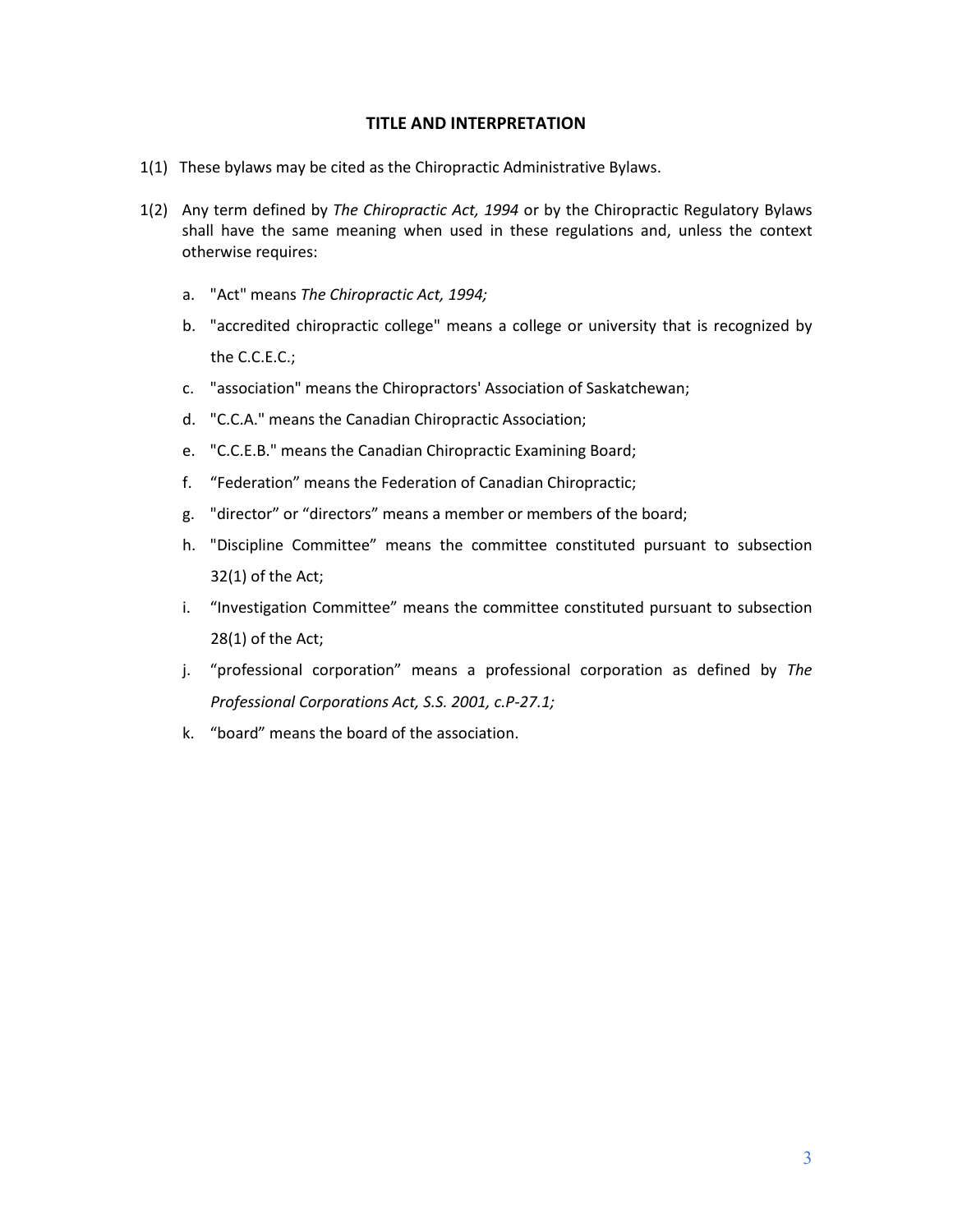## **MEETINGS OF ASSOCIATION**

2(1) An annual meeting of the association shall be held in each calendar year at a time and place as may be determined by resolution at a previous annual meeting or failing such resolution then as may be determined by the board.

2(2) Notice of any meeting of the association shall be given to all members no less than 14 days prior to the date of the meeting.

2(3) A notice of any special meeting shall state the business to be considered at such meeting. Where at least twenty-five percent of members of the Association who are entitled to vote have made a written request to the board to call a special meeting of the association, the board shall cause a notice of such meeting to be given no later than 30 days after receiving a request for a special meeting, and the meeting shall be held no later than 14 days after the giving of such notice.

2(4) A quorum for an annual or special meeting shall be not less than twenty-five percent of the members entitled to attend and vote at such meeting. In the event that a quorum is not present within one hour of the time appointed for the commencement of the meeting, the meeting shall be cancelled.

2(5) Where an annual or special meeting has been cancelled due to a lack of quorum pursuant to subsection 2(4) the members present may form themselves into a "committee of the whole", receive and discuss reports and any other matter intended for consideration at the meeting, but no vote or votes may be taken that would be binding on the association or any of its members.

2(6) A committee of the whole, constituted as described in subsection 2(5), may vote to request that the executive director submit any question of import to a mailed vote of all members entitled to vote.

2(7) Where an election or elections was or were required but cannot be conducted at an annual or special meeting due to a lack of quorum, or it is a virtual meeting, the executive director shall cause the election or elections to be conducted by way of mailed or electronic ballots.

2(8) Subject to subsection 2(9) at a meeting of the association every question shall be determined by a majority of the votes cast on the question. In the case of an equality of votes, either upon a show of hands or upon a ballot, the chairperson of the meeting shall not be entitled to a second or casting vote.

2(9) Elections to each board position, whether conducted at an annual meeting or by electronic or mailed ballots, shall be conducted by a single round of voting and the person receiving the greatest number of votes shall be elected. In the case of a tie, the voting shall be repeated until a candidate has received more votes than any other candidate on a single round.

2(10) Any question at a meeting of the association shall be decided by a show of hands unless a ballot is demanded as hereinafter provided. Upon a show of hands every person who is present and entitled to vote shall have one vote. Whenever a vote by a show of hands has been taken upon a question, unless a ballot thereon is required or demanded, a declaration by the chairperson of the meeting that the vote upon a question has been carried and an entry to that effect in the minutes of the meeting shall be prime facie evidence of the fact without proof of the number or proportion of the vote recorded in favour of or against any resolution or other proceeding in respect of the said question, and the result of the votes so taken shall be the decision of the association upon the said question.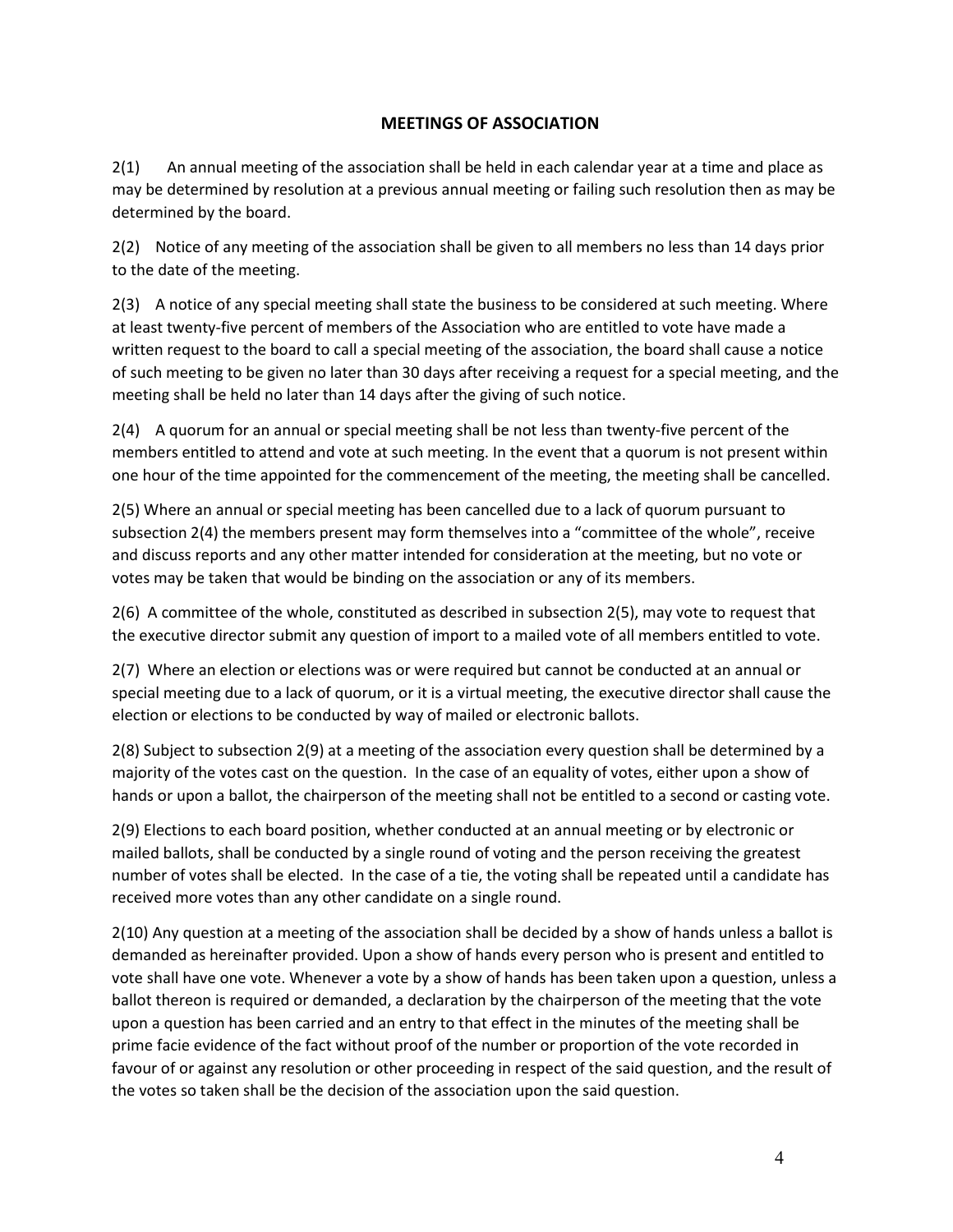2(11) On any question proposed for consideration at a meeting of the association, whether or not a show of hands has been taken thereon, any five (5) members entitled to vote at the meeting may require or demand a ballot. A ballot so required or demanded shall be taken in such manner as the chairperson directs. A requirement or demand for a ballot may be withdrawn at any time prior to the taking of the ballot. If a ballot is taken each person entitled to vote at the meeting upon a question shall be entitled to one vote and the results of the ballot so taken shall be the decision of the meeting upon the said question.

2 (12) If a meeting of the association is adjourned for less than 30 days, it shall not be necessary to give notice of the adjourned meeting, other than by announcement at the earlier meeting that it is adjourned. If a meeting of the association is adjourned by one or more adjournments for an aggregate of 30 days or more, notice of the adjourned meeting shall be given in the same way as for an original meeting.

2 (13) For those matters requiring a Notice of Motion, this notice must be provided by or on behalf of the mover or movers to the association office no less than 28 days prior to the next annual or special meeting of the association.

2 (14) Robert's Rules of Order shall govern procedure where the Act or the bylaws are silent.

2(15) The Board may establish rules for the conduct of elections by electronic means, including by internet voting for members entitled to vote. These rules must provide for reasonable access to voting and to the confidentiality and security of such voting processes.

## **BOARD: NUMBER, ELECTIONS AND TERMS OF OFFICE**

3 (1) The Board shall consist of:

- a) five members elected in accordance with these Bylaws;
- b) two public members appointed by the Lieutenant-Governor in Council;
- c) the immediate past-president as an ex-officio member in an advisory capacity, whose length of term shall be one year, renewable on an annual basis at the discretion of the Board.

3(2)(i) Nominations to the Board must be received by the Nomination Committee a minimum of 60 calendar days in advance of the annual general meeting. In order to be valid, a nomination must include the following:

- a) A completed nomination form signed by two members in good standing of the Chiropractors' Association of Saskatchewan;
- b) A brief, written biography of the candidate, reason(s), in writing, for candidacy and the candidate's qualifications, in writing, to serve as a member of the Board; and
- c) Confirmation by the nominated person that they are eligible for nomination as per 3(2)(ii) and 3(2)(iii) and that they accept the nomination.

3(2)(ii) In order to be eligible to be nominated for or elected as a member of the Board, or to hold office as an elected Board member, a member must: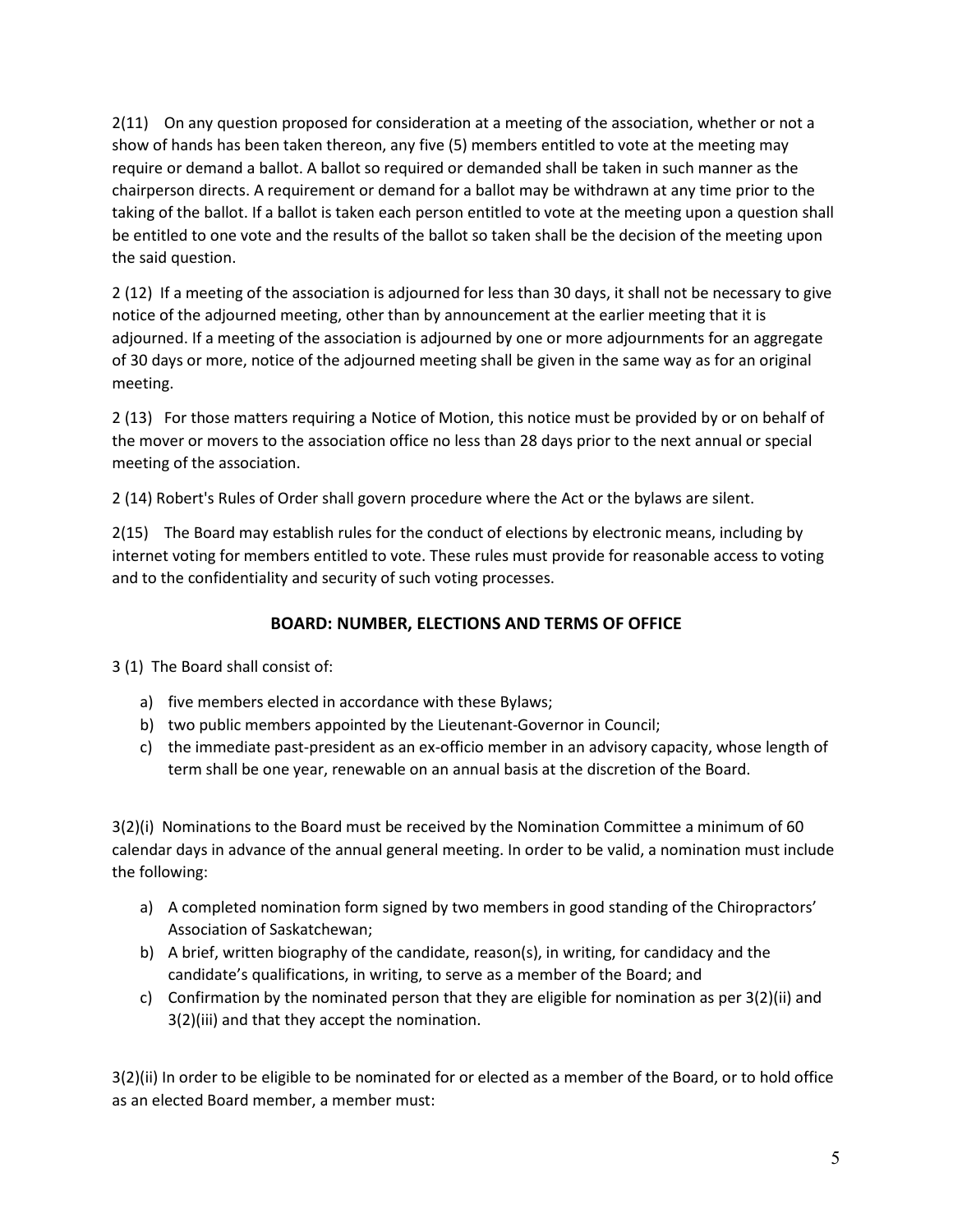- a) be a member on the register, holding a practicing membership, with the exception of student and limited members;
- b) have been engaged for a minimum of five years in the active practice of chiropractic in Saskatchewan at the time of his/her nomination;
- c) be in good standing with the Association;
- d) be a resident of Saskatchewan;
- e) have successfully passed their most recent Quality Assurance review; and
- f) be nominated in accordance with the provisions of these Bylaws.

3(2)(iii) A member is not eligible to be nominated for or elected as a member of the Board, or hold office as an elected Board member, if:

- a) the member is serving in a leadership role with any other provincial or national chiropractic organization;
- b) the member provides false information at any time during the nomination, campaign or election process;
- c) the member has been formally charged with criminal offences under the Criminal Code of Canada that have not yet been determined by legal proceedings or has been convicted of a criminal offence within the previous 5 years; or
- d) the member has been found guilty of professional misconduct or professional incompetence pursuant to Section 26 and 27 of the Act and is currently subject to discipline proceedings, or has been subject to discipline proceedings for the five-year period immediately prior to his or her nomination.

3(2)(iv) Nominations for the Board will not be permitted at the annual general meeting or at a special meeting of the Chiropractors' Association of Saskatchewan.

3(3)(i) Elections for Board vacancies shall occur at the annual meeting by secret ballot, or in the case of an annual meeting held virtually or cancelled due to a lack of quorum, the elections shall be conducted by way of mailed or electronic ballots pursuant to subsection 2(7) and 2(15).

3(3)(ii) Those candidates who receive the highest number of votes shall be declared elected to a Board Director position. In the event that the number of nominations is equal to the number of Director positions open for election, there is no need for a formal vote by ballot and the election(s) shall be declared by acclamation.

3(3)(iii) In the case where there are no candidates nominated for a vacancy, the Board may appoint a person to that vacant position and an election shall be held at the next annual meeting to fill the remainder of the unexpired term.

3(4) Each member of the Board elected as per these Bylaws shall hold office for three years or until their successors are elected.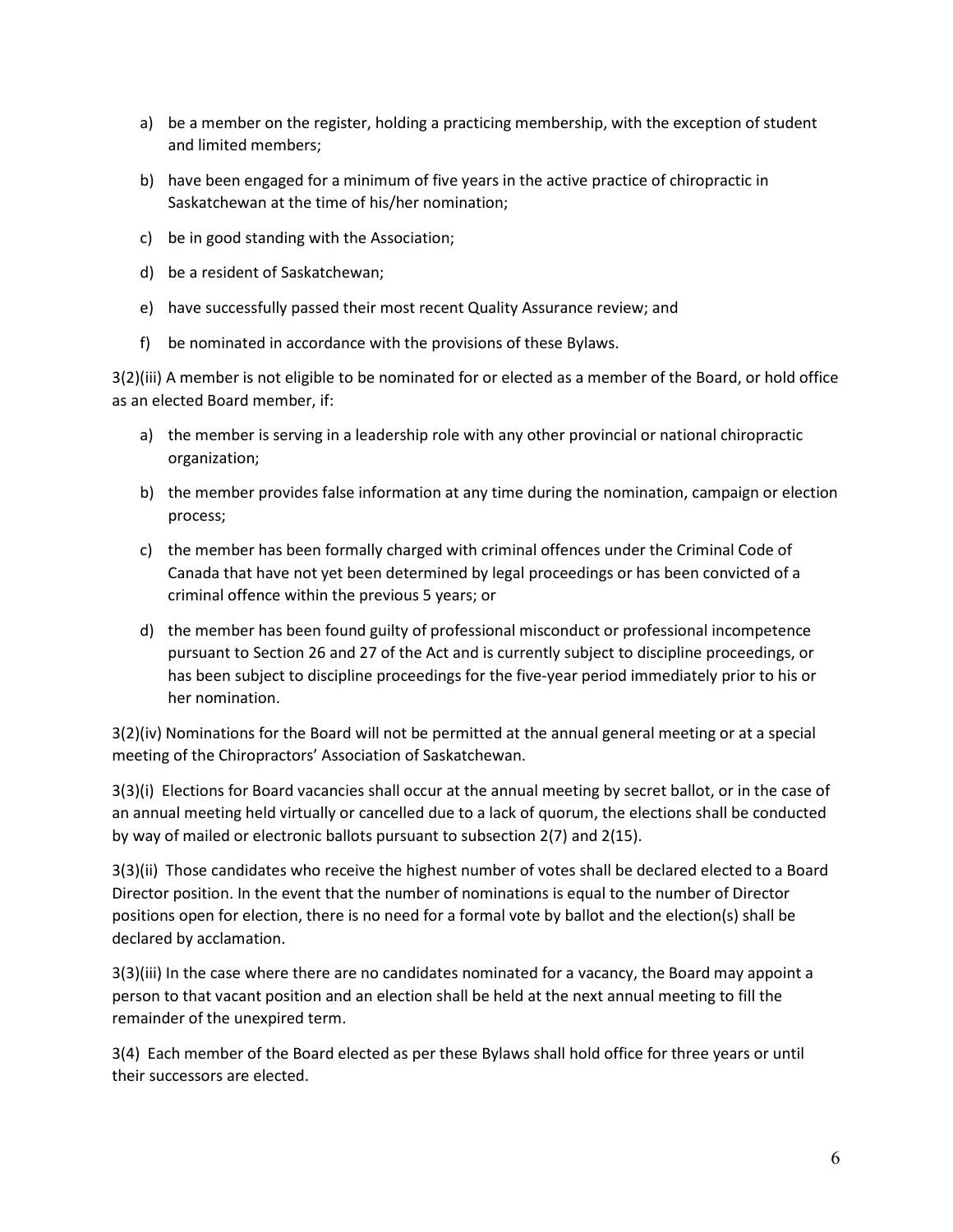3(5) In the case where a vacancy has occurred in the elected membership of the Board, the Board may appoint a person to fill that vacancy. The term of the person appointed by the Board shall expire at the next annual meeting of the association and such vacancy shall then be filled by election at such annual meeting for the remaining unexpired term of the elected member that caused the vacancy.

3(6) a. Subject to subsection 2(7), the President and Vice-President shall be appointed by resolution of the Board of Directors at the first Board of Directors' meeting immediately following the annual meeting, and shall hold office until their successor is appointed. No member is eligible to be appointed as President or Vice-President unless he or she has served at least one year on the Board.

b. If the retiring President is not completing a Board term, he/she shall serve notice of his/her retirement at least 90 days prior to the annual meeting and the remainder of his/her term will be up for election at the annual meeting.

## **OFFICERS**

4(1) The officers of the association shall be:

- a) President, who must be a member of the board;
- b) Vice-President, who must be a member of the board; and
- c) Registrar.
- 4(2) The board shall appoint a person to hold the office of Registrar for a period of time specified by the board. The Registrar shall be entitled to attend and participate at meetings of the board, but not vote.
- 4(3) In the case of a vacancy of the offices of President and Vice-President, the board shall appoint a member of the board as a replacement to hold office until the next annual meeting of the association.
- 4(4) The duties of the President and Vice-President shall be those designated by the board and until those duties have been designated, shall be those usually pertaining to such offices.

## **SALARIED OFFICERS**

- 5(1) The board may engage and appoint an executive secretary/treasurer and an executive director to perform such duties and assume such responsibilities as may be determined by the board.
- 5(2) The board shall also appoint a registrar who shall also be a salaried officer and the terms of employment and remuneration of the Registrar shall be as determined from time to time by the board.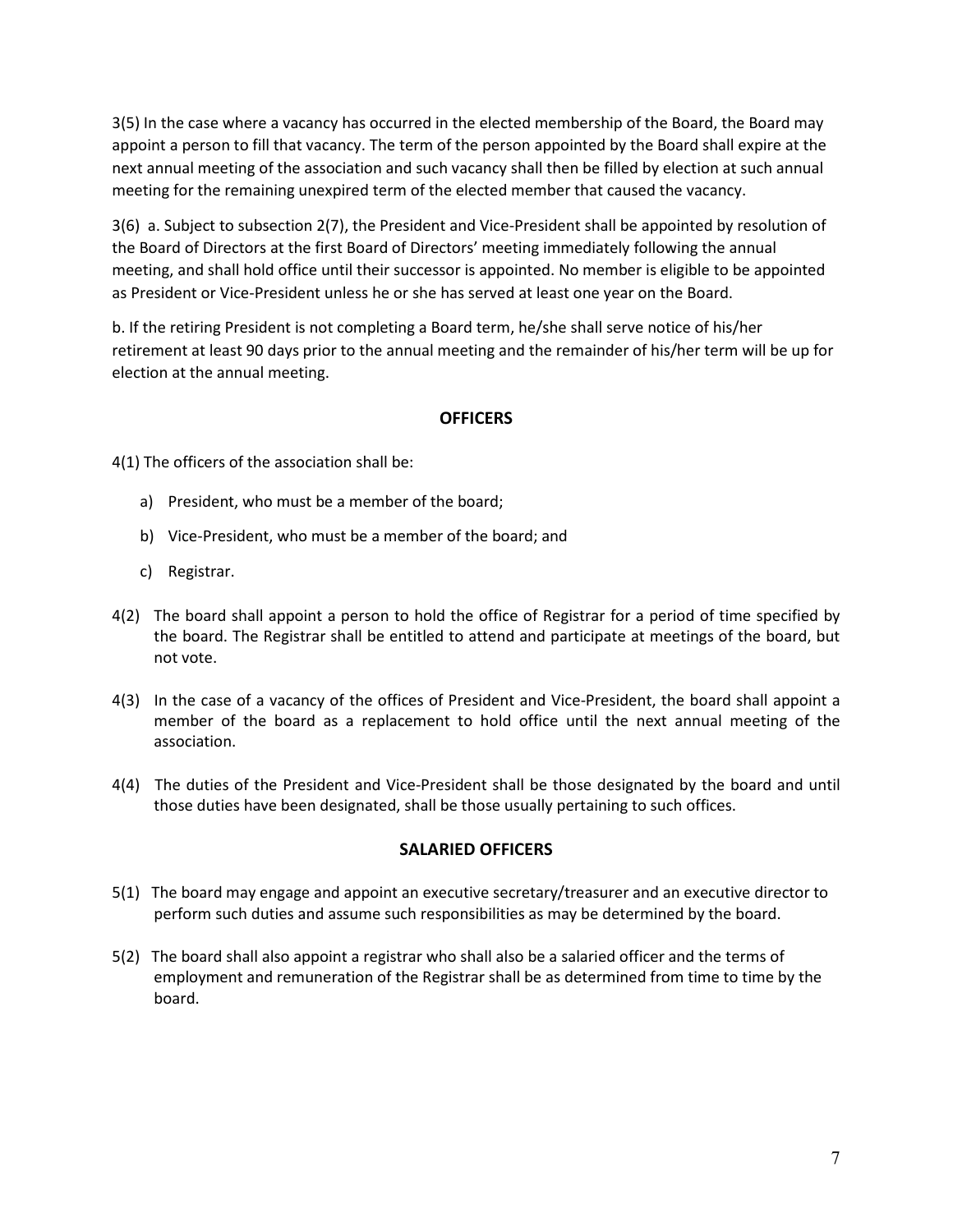## **MEETINGS OF THE BOARD**

- 6(1) The quorum for the transaction of business at any meeting of the board shall be four: three elected members and one appointed member or four elected members.
- 6(2) Subject to section 6(3) the powers of the board may be exercised by resolution passed at a meeting at which a quorum is present or by resolution in writing and signed by all of the board members entitled to vote on that resolution at a meeting of the board. Where there is a vacancy in the board, the remaining members may exercise all of the powers of the board so long as a quorum remains in effect.
- 6(3) If all the members of the board or committee of the board consent, a member of the board may participate in a meeting of the board or a committee of the board by means of telephone or other communication technology that permits all persons participating in the meeting to hear each other, and a member of the board participating in such a meeting by such means is deemed to be present at the meeting. Any such consent shall be effective whether given before or after the meeting to which it relates and may be given with respect to all meetings of the board and committees of the board held while the member remains on the board. Additionally, if all the members of the board or committee of the board consent, a vote using electronic communication technologies, including email, may be used on matters deemed suitable for electronic communication.
- 6(4) Meetings of the board may be held at any place in or outside Canada.
- 6(5) Meetings of the board shall be held from time to time at such place as the President, Vice-President or three elected members of the board may determine.
- 6(6) Notice of the time and place of each meeting shall be given in the manner provided in Section 9 (1) to each member of the board not less than 48 hours before the time when the meeting is to be held. A notice of a meeting of the board need not specify the purpose of or the business to be transacted at the meeting. A member of the board may in any manner waive notice of or otherwise consent to a meeting of the board.
- 6(7) Notice of an adjourned meeting of the board is not required if the time and place of the adjourned meeting is announced at the original meeting.
- 6(8) The board may appoint a day or days in any month for regular meetings of the board at a place and hour to be named. A copy of any resolution of the board fixing the place and time of such regular meetings shall be sent to each member of the board forthwith after being passed but no other notice shall be required for any such regular meeting.
- 6(9) The President or, in his absence, the Vice-President shall be chairperson of a meeting of the board and if no such officer is present, the members of the board present shall choose any of their number to be chairperson.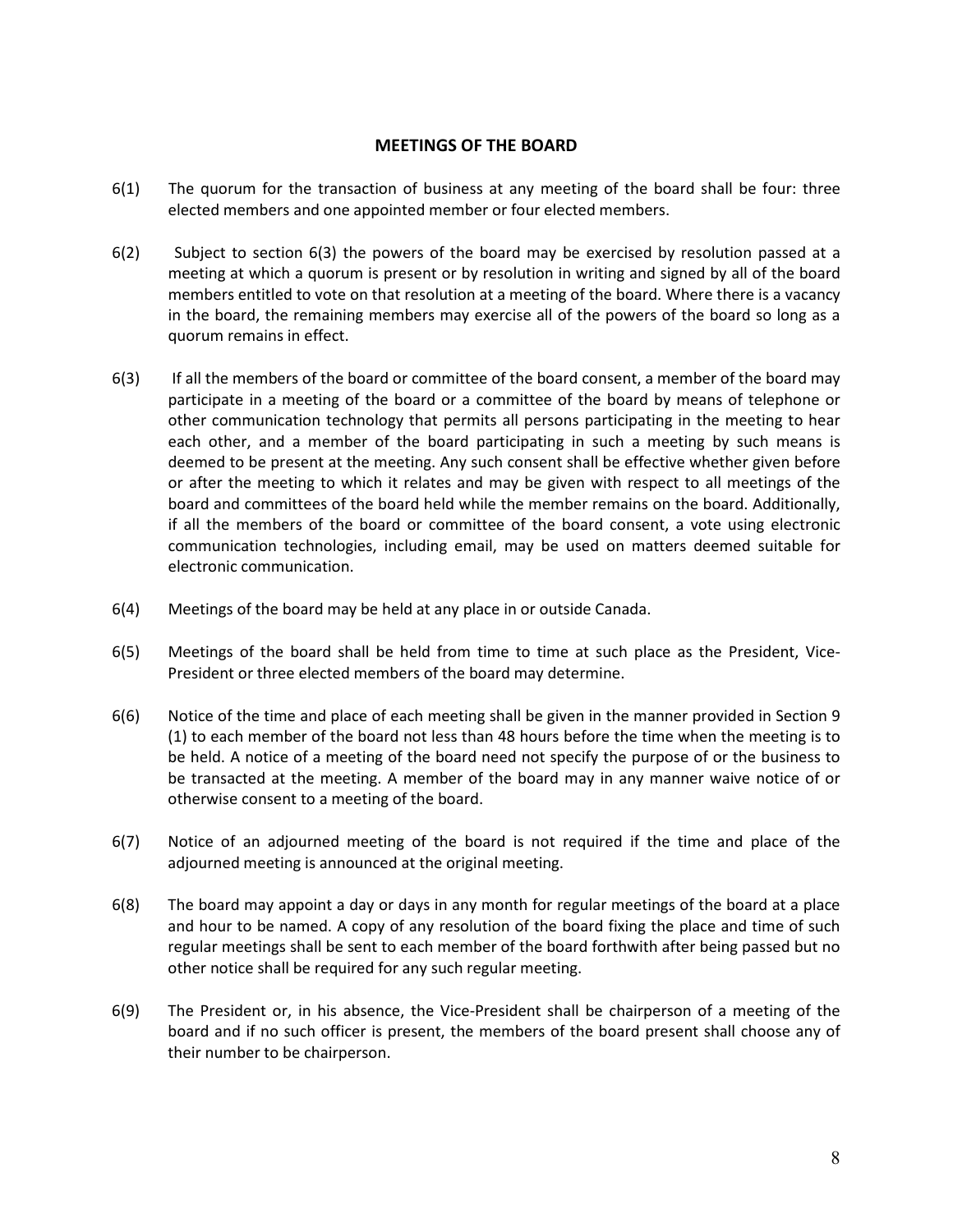6(10) At all meetings of the board every question shall be decided by a majority of the votes cast on a question. In case of an equality of votes, the chairperson of the meeting shall not be entitled to a second or casting vote.

6(11) A member of the board who is a party to, or who is an officer of or has a material interest in any person or entity who or which is a party to a material contract with the association or who or which will be affected by the subject matter before the board to a greater extent than other members of the association shall disclose the nature and extent of his interest or conflict at the time and such member of the board shall not vote on any such resolution or approve the same.

- 6(12) The members of the board shall be paid such remuneration for their services as the board may from time to time determine and until so determined the remuneration shall be:
	- a) \$400.00 per full day;
	- b)  $$200.00$  per partial day;
	- c) The President shall be paid an honorarium, at the end of each year of office, in the amount of \$6,000.00. He/she shall in addition be paid an honorarium of \$600.00 per diem while absent from his/her practice as a requirement of attending to the duties of the Presidency. This per diem may be pro-rated to apply to a portion of a day when circumstances warrant.
	- d) Reimbursement of any necessary travel and other reasonable expenses.

6(13) Each director of the board shall do his/her best to attend all scheduled meetings of the board. If an elected director misses three or more regularly scheduled consecutive meetings of the Board, he/she may be removed by a ¾ vote of the voting Board members.

## **COMMITTEES**

7(1) The board may establish any committees provided for by the Act or that it considers necessary, and delegate to such committee any of the powers of the Board except those which, as outlined in The Chiropractic Act, 1994, a committee has no authority to exercise.

7(2) Committees established by the Board include:

Statutory Committees:

- a) Quality Assurance
- b) Investigation
- c) Discipline

Non-Statutory Committees:

- d) Executive
- e) Finance
- f) Bylaws & Resolutions
- g) Continuing Education
- h) Public Relations
- i) Modes of Care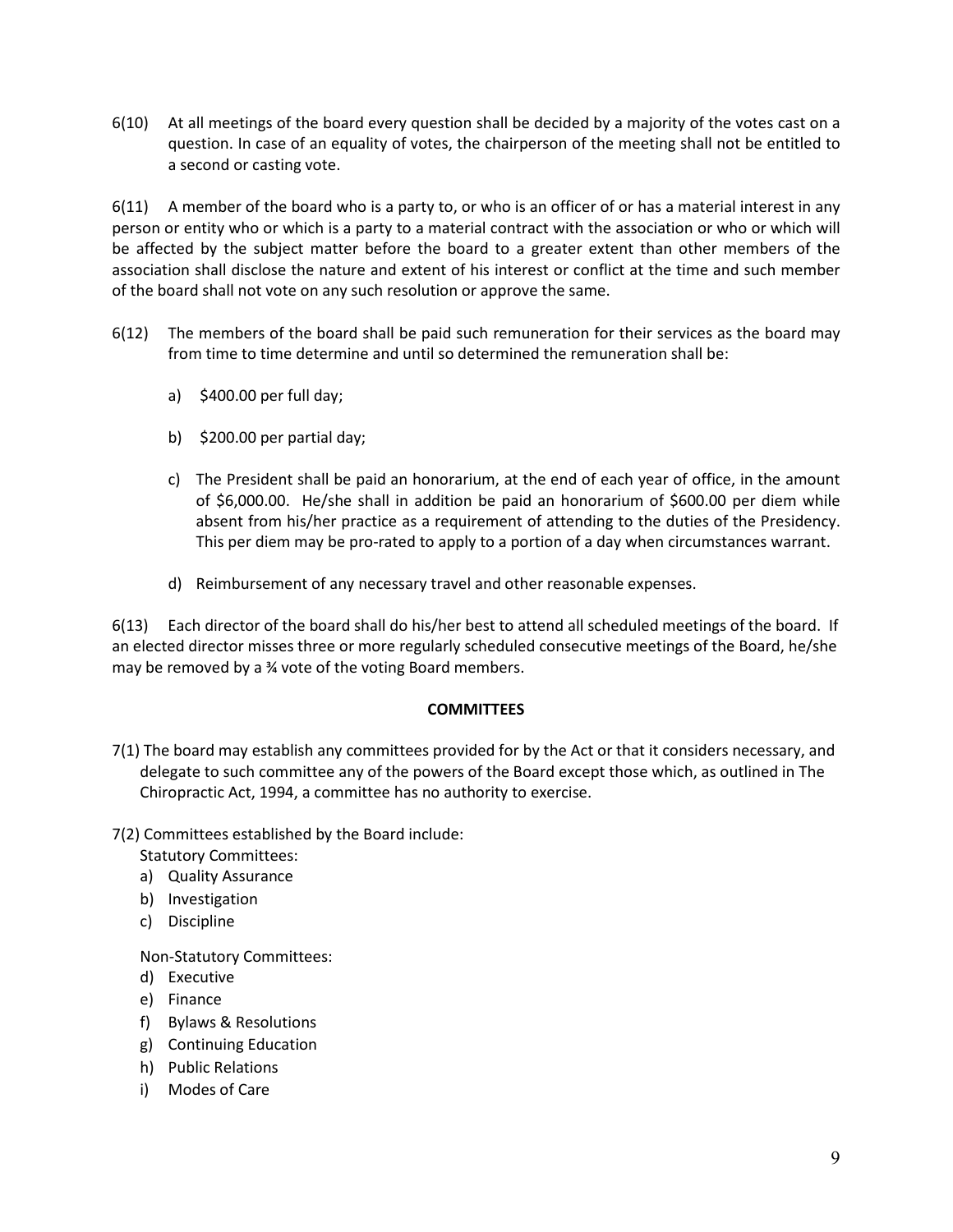- j) Chiropractic Compensation Review
- k) Provincial Exam
- l) Nominations
- m) Sport Interest Group
- n) Past President Advisory

7(3) For each committee, the Board shall:

- a) Establish and approve the Terms of Reference;
- b) Appoint the chairperson of the committee on a three (3) year term basis, and evaluate the chairperson, except as noted in 7(11);
- c) Accept recommendations of appointment to the committee from members, and appoint members to each committee for a three (3) year term and reappoint members to each committee, as the Board in its sole discretion determines;
- d) Review the Chairperson's report of performance of each Committee member upon completion of the Committee member's term; and
- e) accept regular reports and an annual report of the activities of each committee.
- 7(4) All Committee members must be a member in good standing. The Board may remove a member for sufficient cause. If a committee member becomes the subject of an investigation, the Board may temporarily or permanently remove the member from the Committee.
- 7 (5) If all the members of the committee consent, a member may participate in a committee meeting by means of telephone or other communication technology that permits all persons participating in the meeting to hear each other, and a member participating in such a meeting by such means is deemed to be present at the meeting. Any such consent shall be effective whether given before or after the meeting to which it relates and may be given with respect to all meetings of the committee held while the member remains on the committee. Additionally, if all the members of the committee consent, a vote using electronic communication technologies, including email, may be used on matters deemed suitable for electronic communication. The meetings of such committee may be held at any place in or outside Canada.
- 7(6) Unless otherwise determined by the board, each committee shall have the power to fix its quorum at not less than a majority of its members, and to establish its procedures.
- 7(7) One public member of the Board, who is not serving on the Discipline Committee pursuant to the Act, may be appointed to serve on the Investigation Committee. In the event that a public member is not able to participate as a member of the Investigation Committee, the Committee may still function in accordance with its Purpose.
- 7(8) No committee member shall at the same time be appointed to the Investigation Committee, Discipline Committee, and Quality Assurance Committee.
- 7(9) The Quality Assurance Committee is established consisting of a minimum of five members. Only members who have been engaged in practice for at least five years are eligible for appointment.
- 7(10) The Quality Assurance Committee shall establish, develop, administer and carry out an ongoing program of peer assessment of all aspects of chiropractic practice, including, without limiting the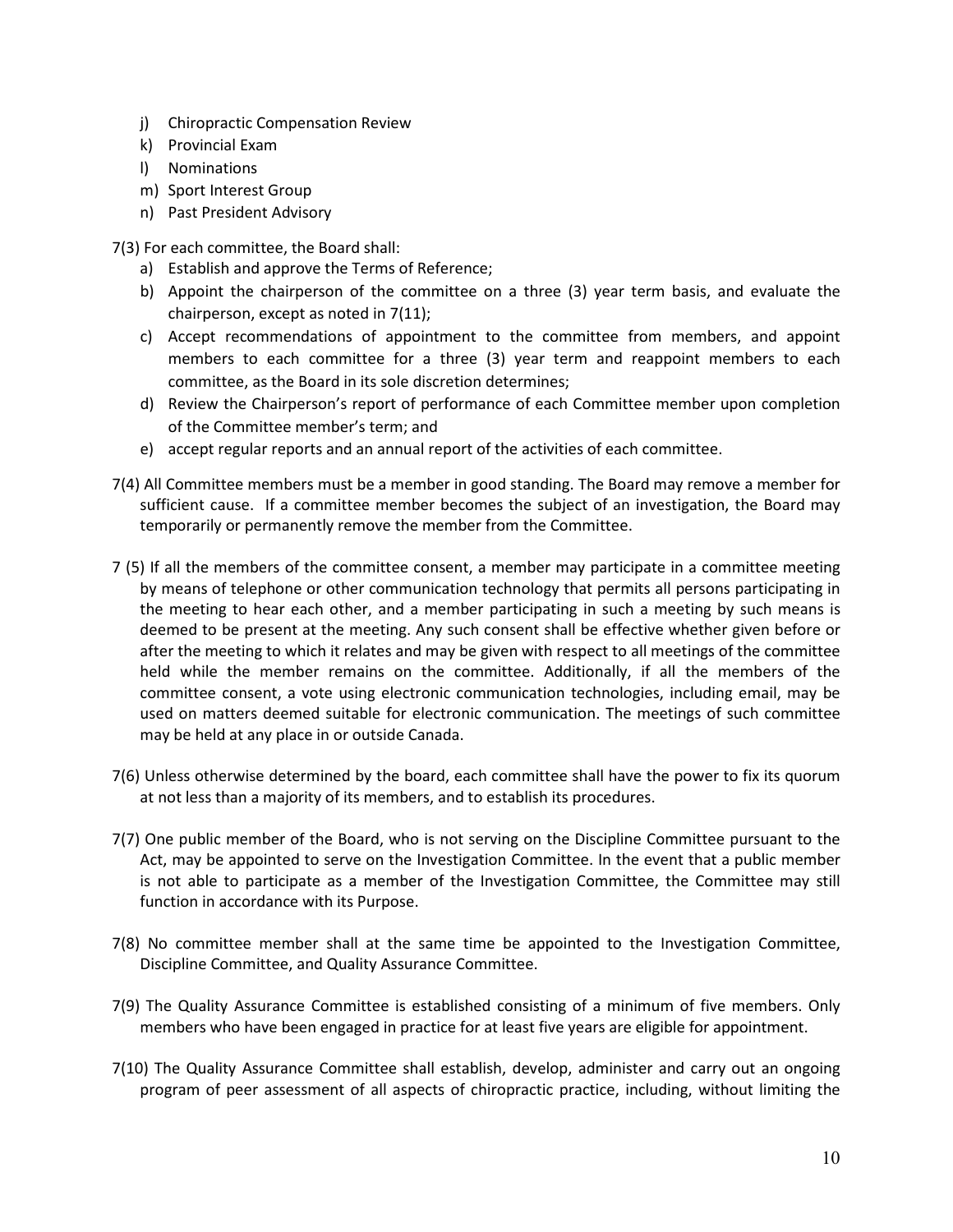generality of the foregoing, all aspects of clinical practice, practice management, record keeping, facilities and facility maintenance and compliance with applicable legislation and regulations.

7(11) With respect to the Investigation Committee, the Chair position will be assigned to members of the Committee on a rotating basis per complaint. Members will qualify for the Chair position after serving on the Committee for one year, having participated in one complete complaint process, and having obtained investigation training. Performance evaluations will be completed by all Committee members.

## **PROTECTION OF MEMBERS OF THE BOARD, OFFICERS AND OTHERS**

- 8(1) No member of the board or officer shall be liable for the acts, receipts, neglects or defaults of any other member of the board or officer or employee or for joining in any receipt or other act for conformity, or for any loss, damage or expense happening to the association through the efficiency or deficiency of title to any property acquired for or on behalf of the association; or for the insufficiency or deficiency of any security in or upon which any of such monies of the association shall be invested; or for any loss or damage arising from the bankruptcy, insolvency or tortuous acts of any person with whom any of the monies, securities or effects of the association may be deposited; or for any loss occasioned by any error of judgment or oversight on his or her part, or for any other loss, damage or misfortune whatsoever which may happen in the execution of the duties of his or her office or in relation thereto, unless the same is occasioned by his or her own willful neglect or default provided nothing herein shall relieve any member of the board or officer from the duty to act in accordance with the Act and the Regulatory Bylaws passed pursuant to subsection 15(2) thereof or from liability for any breach thereof.
- 8(2) The association shall indemnify a member of the board or officer, or a former member of the board or officer who acts or acted at the association's request as a director or officer of a body corporate of which the association is or was a shareholder or creditor (or a person who undertakes or has undertaken any liability on behalf of the association or any such body corporate) and his heirs and legal representatives, against all costs, charges and expenses including an amount paid to settle an action or satisfy judgment, reasonably incurred by him or her with respect to any civil, criminal or administrative action or proceeding to which he or she is made a party by reason of being or having been a member of the board or officer of the association, if:
	- a) he or she acted honestly and in good faith with a view to the best interests of the association; and
	- b) in the case of a criminal or administrative action or proceeding that is enforced by a monetary penalty, he or she had reasonable grounds for believing that his or her conduct was lawful.
- 8(3) The association may purchase and maintain such insurance for the benefit of the members of the board, committee members, and officers as the board may from time to time determine.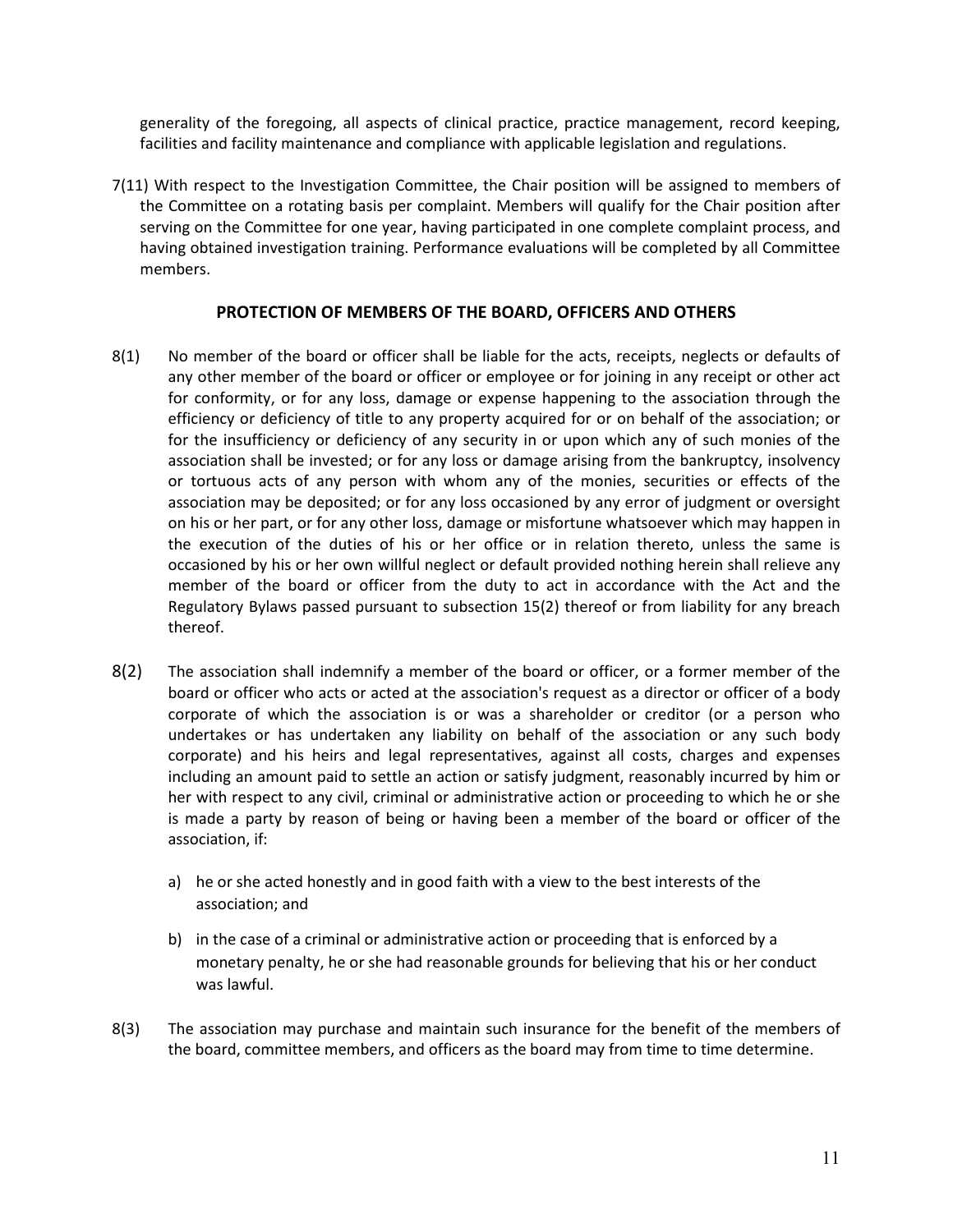## **NOTICES**

- 9(1) Any notice (which term includes any communication or document) to be given (which term includes sent, delivered or served) pursuant to the Act and any bylaws made pursuant thereto may be delivered in one of the following ways:
	- a) personally serving the notice on the person to whom it is to be given;
	- b) delivering the notice to his or her recorded address;
	- c) mailing the notice to him or her at their recorded address by prepaid or ordinary mail;
	- d) or sending the notice to him or her at his or her recorded address by any means of prepaid transmitted or recorded communication including facsimile or electronic transmission.
- 9(2) A notice so delivered shall be deemed to have been given when:
	- a) it is delivered personally or to the recorded address as aforesaid;
	- b) deposited in a post office or applicable letter box; and
	- c) for notices sent by any means of transmission or recorded communication, when disatched or delivered to the appropriate communication company or agency or its representative for dispatch.

The Registrar may change or cause to be changed the recorded address of any member of the association or any member of the board, officer, auditor or member of a committee of the board in accordance with any information believed by the Registrar to be reliable.

- 9(3) In computing the date when notice must be given under any provision requiring a specified number of days notice of any meeting or other event, the date of giving the notice shall be excluded and the date of the meeting or other event shall be included.
- 9(4) The accidental omission to give any notice to any member, member of the board, officer, auditor or member of a committee of the board or the non-receipt of any notice by any such person or any error in any notice not affecting the substance thereof shall not invalidate any action taken at any meeting held pursuant to such notice or otherwise founded thereon.

## **REGISTER OF MEMBERS**

10 The registrar shall cause to be kept a record to be known as the "Saskatchewan Chiropractic Register" in which shall be entered the name, address and category of memberships of every member of the association and all of the changes occurring in membership and addresses.

## **BUSINESS OF THE ASSOCIATION**

- 11(1) Until changed by a resolution of the board, the registered office of the association shall be 228 University Park Drive, Regina, Saskatchewan, S4V 1A3.
- 11(2) The financial year of the association shall be January 1 to December 31.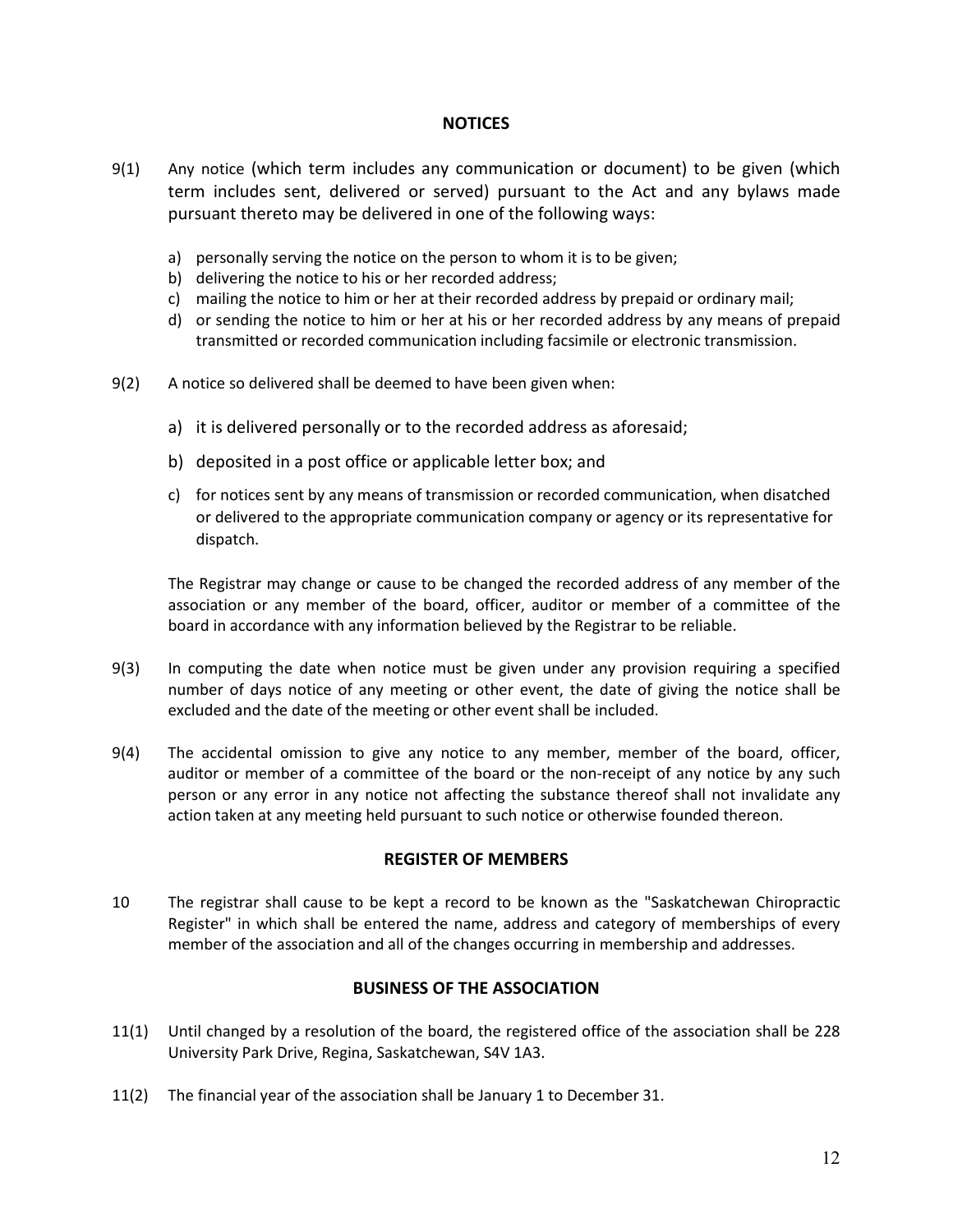- 11(3) The seal of the association shall contain "The Chiropractors' Association of Saskatchewan". The registrar shall be charged with the custody of the seal.
- 11(4) The members of the board shall have the power from time to time by resolution to appoint any officer or officers, person or persons on behalf of the association either to sign contracts, documents or other instruments in writing generally, or sign specific contracts, documents or other instruments in writing. The seal of the association may, when required, be affixed to contracts, documents or other instruments in writing signed as aforesaid, by an officer or officers, person or persons, appointed by resolution of the board.
- 11(5) The banking business of the association, including without limitation, the borrowing of money and giving of security therefore, shall be transacted by such banks, trust companies or other bodies corporate or organizations as may from time to time be designated by or under the authority of the board. Such banking business or any part thereof shall be transacted under such agreements, instructions and delegations of power as the board may from time to time prescribe or otherwise.

## **FEES**

## **Provincial Legislation and Ethics Examination**

12 A non-refundable examination fee as set out in Appendix A, payable to the Association, shall accompany any application to sit the Provincial Legislation and Ethics Examination.

## **Registration and Reinstatement Fees**

- 13(1) A non-refundable registration fee as set out in Appendix A, payable to the association, shall accompany any application for registration with the association.
- 13(2) A non-refundable reinstatement application fee as set out in Appendix A, payable to the association, shall accompany any application for registration with the association. The reinstatement application fee is solely for the reinstatement application. Where the application is allowed, the successful applicant must then pay the applicable registration and license fee in order to be eligible to practice.

## **Annual License Fees**

- 14(1) The annual license fee for the different categories of membership shall be as set out in Appendix A and shall be paid by November 30 for the ensuing year.
- 14(2) The registrar shall cause notice of the required fees to be given to each member before November 7 of each year.
- 14(3) Any member who has not paid the annual license fee or returned the Annual Declaration Form (Form 4) on or before November 30 shall pay a late fee of \$500.00, in addition to the annual fee, by December 31 of the same year.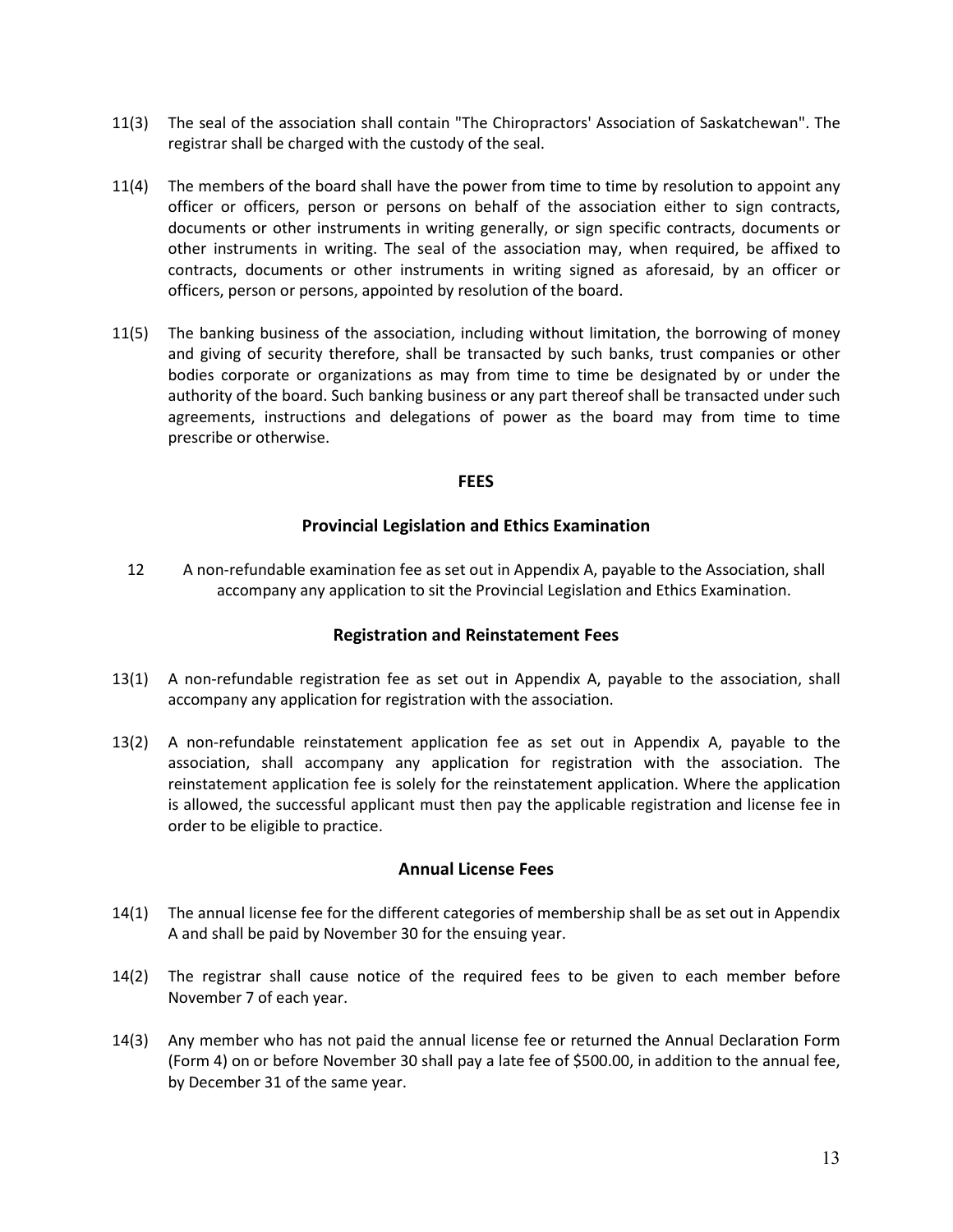## **Professional Corporation Registration and Permit Fees**

- 15(1) A non-refundable annual permit fee as set out in Appendix A, payable to the association, shall accompany every application for registration of a professional corporation.
- 15(2) A non-refundable renewal fee, as set out in Appendix A, payable to the association by December  $31<sup>st</sup>$  of each year, shall accompany any application for renewal of an annual permit of a professional corporation. If the renewal application and fee is not received by December 31st, a late fee, as set out in Appendix A, shall be payable before a permit is renewed.

## **Waiver or Reduction of Fees**

15(3) The board may by resolution pro-rate, waive or reduce the amount of any applicable fees set out in Appendix A where in the opinion of the board circumstances or facts exist which in fairness and reasonableness, consistently applied, justify a pro-rating, waiver or reduction and the amounts set out in such resolution of the board shall stand in place of the applicable fee set out in Appendix A.

## **MEMBERSHIPS IN NATIONAL ORGANIZATIONS**

- 16(1) The association is a Provincial Chiropractic Association of the C.C.A. and each member of the association that is a Regular Member of the C.C.A. shall be represented by a provincial Delegate Member elected in accordance with the bylaws of the C.C.A.
- 16(2) The association is a member of the Federation in the Saskatchewan Regulator Class. The association Board shall appoint one voting Director to the Federation Board in accordance with the bylaws of the Federation.
- 16(3) The association is a member of the C.C.E.B. as the Saskatchewan regulatory and licensing board. The association Board shall appoint a Delegate to exercise membership rights in accordance with the bylaws of the C.C.E.B.

## **FORMS**

- 17(1) The prescribed form for application for registration in all classes of membership except Locum Tenens Membership shall be Form 1.
- 17(2) The prescribed form for application for registration in the category of Locum Tenens Membership shall be Form 2.
- 17(3) The prescribed form for Application of Reinstatement of Membership shall be Form 3.
- 17(4) The prescribed form for Member's Annual Practice Declaration shall be Form 4.

## **COMING INTO FORCE**

This Bylaw shall come into force on\_\_\_\_\_\_\_\_\_\_\_\_\_\_\_\_\_\_\_\_\_\_\_\_\_\_\_\_\_\_\_\_\_\_, at which time any previous Administrative Bylaw is repealed.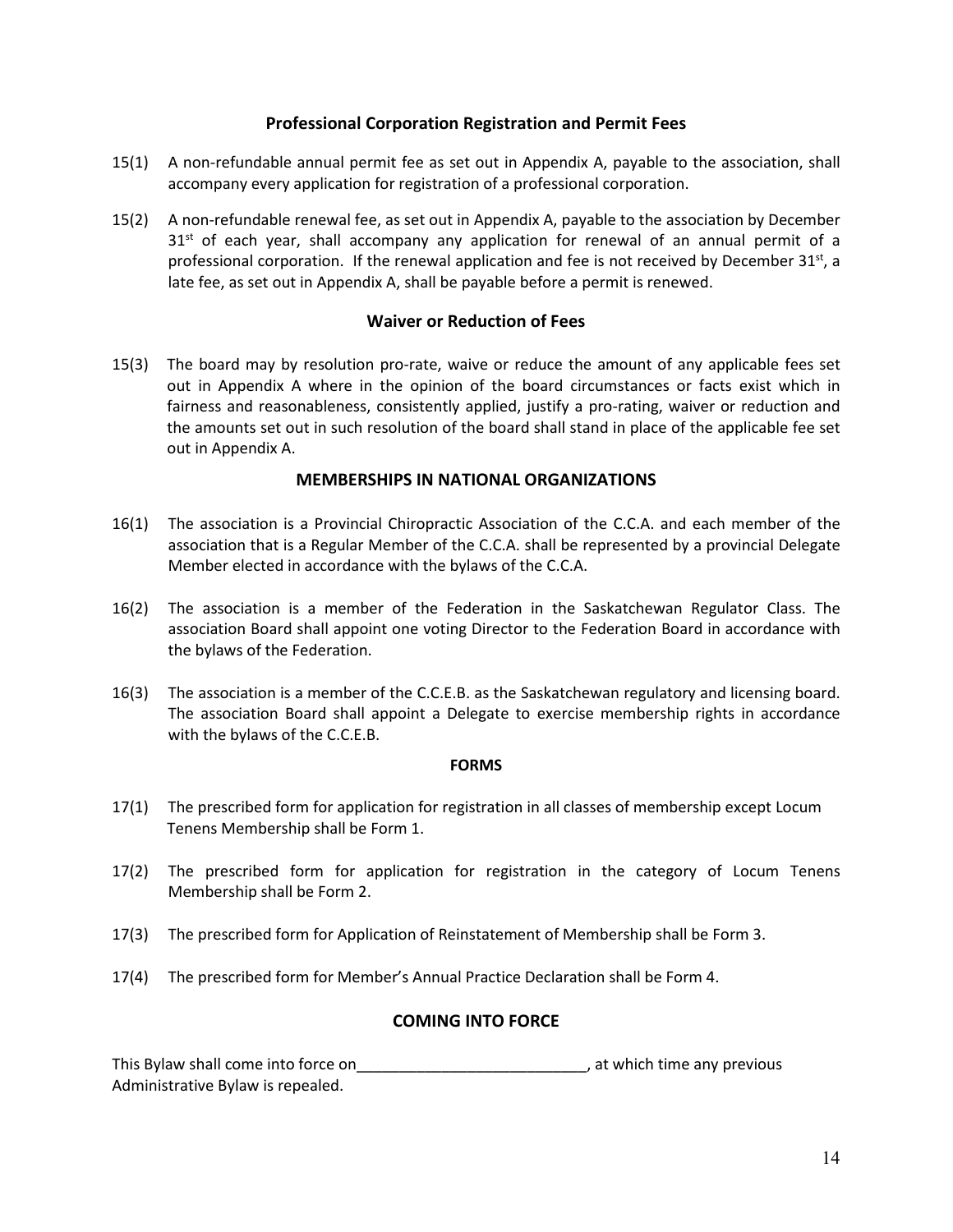## **APPLICATION FOR REGISTRATION FOR A NEW PRACTICING MEMBER**

## **PART 1 – CONTACT INFORMATION**

| Name (First/Middle/Last) |     |
|--------------------------|-----|
| Clinic                   |     |
| Address                  |     |
| Phone                    | Fax |
| Clinic Website           |     |
| <b>Your Clinic Hours</b> |     |

## **PART 2 – LICENSING INFORMATION**

## **If you answer "no" to any of the first three questions, please provide details on a separate page.**

| Yes  <br> No | 1. That I am a Canadian citizen or permanent resident of Canada; That I will [ ], or will |     |
|--------------|-------------------------------------------------------------------------------------------|-----|
|              | not [], reside in Saskatchewan;                                                           |     |
| Yes   No     | 2. That I attended and satisfactorily completed the requirements of the Accredited        |     |
|              |                                                                                           | and |
|              |                                                                                           | on  |
|              | 19/20 . I enrolled on (date) The total College months attended were                       |     |
| 'Yes   No    | 3. That I hold, as required by Regulatory Bylaw 4 (6), a valid Certificate in             |     |
|              | Cardiopulmonary Resuscitation (CPR) which expires                                         | on  |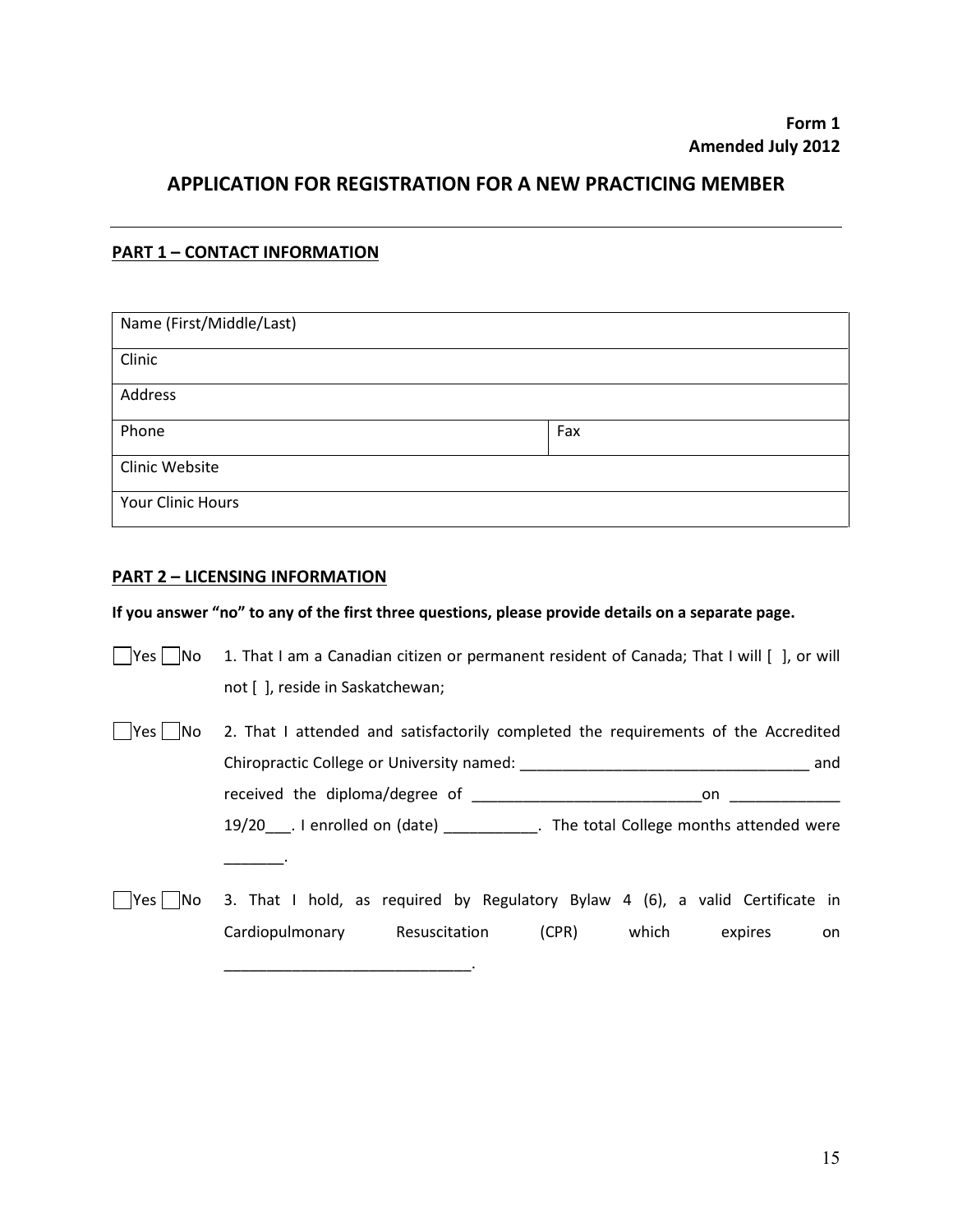| Yes   No    | 4. That I hold valid subsisting professional liability protection as a member of the CCPA        |
|-------------|--------------------------------------------------------------------------------------------------|
|             | or equal valid subsisting protection from another carrier whose name is                          |
|             | _____ (attach a copy of professional liability protection if not                                 |
|             | CCPA). If you answer "no" please provide reason for not carrying professional liability          |
|             | protection (e.g. new graduate).                                                                  |
| $ Yes $  No | 5. That, I have practiced in the following jurisdictions in these years as listed:               |
|             |                                                                                                  |
|             | or Licenses in: _______________________________.                                                 |
|             | If you answer "yes" to any of the following questions please provide details on a separate page. |
| $ Yes $  No | 6. That a charge is pending against me in respect of alleged conduct for which I could be        |
|             | struck from the Register or suspended from the practice of chiropractic;                         |
| $ Yes $  No | 7. That I have been arrested or charged with an offence under The Criminal Code of               |
|             | Canada, The Narcotic Control Act, The Food and Drug Act, The Securities Act of any               |
|             | Province of Canada, or any legislation similar to any of the foregoing in any other              |
|             | jurisdiction, or have been a defendant in a civil action relating to fraud;                      |
| $ Yes $  No | 8. That I have had my license to practice chiropractic or my registration suspended or           |
|             | revoked and have received fines or reassessments in any jurisdictions or in any other            |
|             | profession;                                                                                      |
|             | 9. That I have been denied or revoked any license or permit, the procurement of which            |
|             | required proof of good character;                                                                |
|             |                                                                                                  |
| $ Yes $  No | 10. That I have been suspended or expelled from any post-secondary academic                      |
|             | institution.                                                                                     |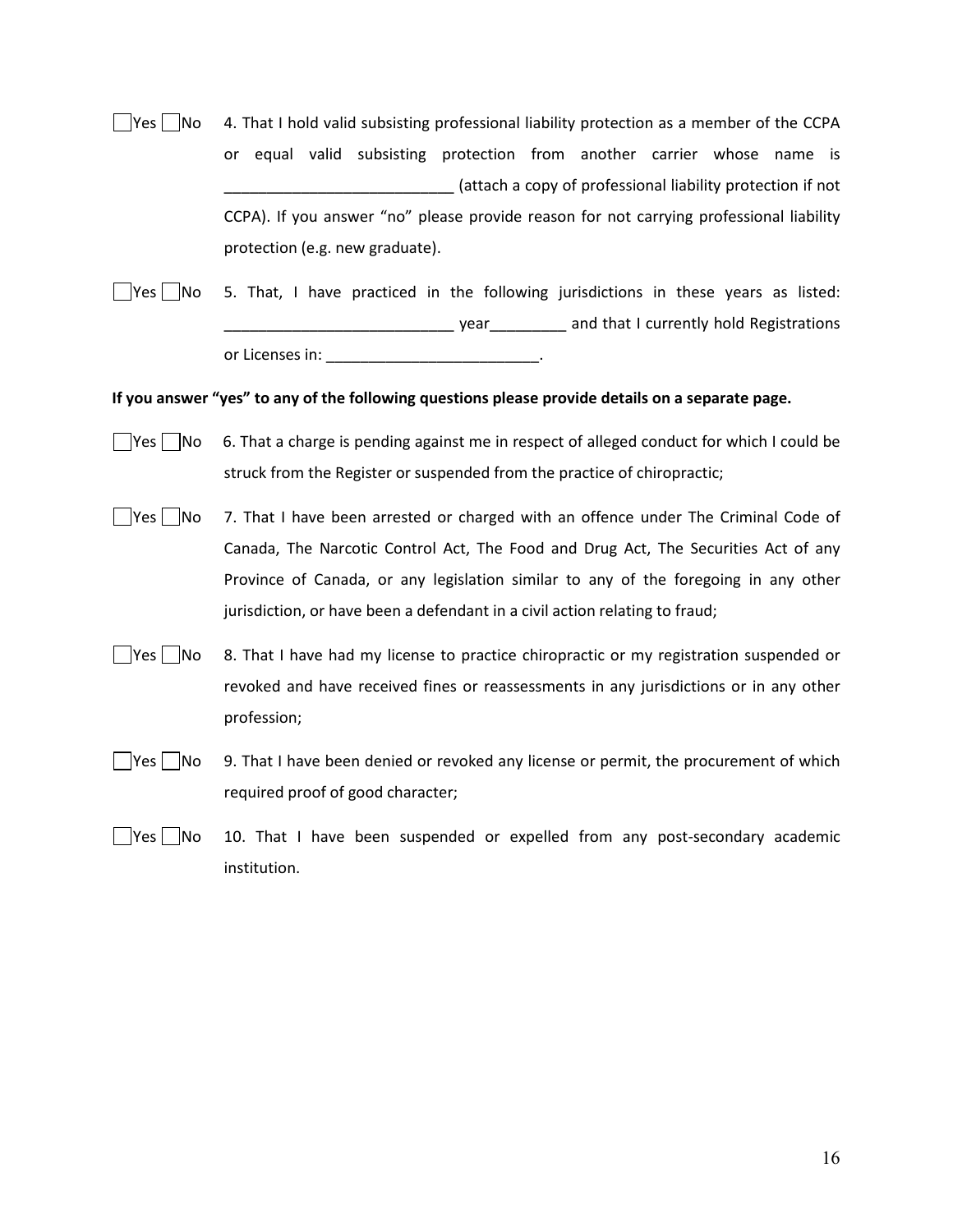## **PART 3 - DECLARATION**

THAT I, \_\_\_\_\_\_\_\_\_\_\_\_\_\_\_\_\_\_\_\_\_\_\_\_\_\_\_\_\_\_\_\_\_\_\_\_\_\_\_\_\_\_\_\_\_\_\_\_\_\_\_\_\_, the Applicant in the above application for Registration DO SOLEMNLY DECLARE that:

- 1. The statements contained in my Application are complete and true in every respect.
- 2. I will comply with the Rules, Regulations, Code of Ethics, Professional Practice Guidelines and Practice Procedures of the Chiropractors' Association of Saskatchewan.

I make this solemn declaration conscientiously believing it to be true and knowing that it is of the same force and effect as if made under oath.

X\_\_\_\_\_\_\_\_\_\_\_\_\_\_\_\_\_\_\_\_\_\_\_\_\_\_\_\_\_\_\_\_ \_\_\_\_\_\_\_\_\_\_\_\_\_\_\_\_\_\_\_\_\_\_\_\_

(Signature of Applicant) (Date)

## **PART 4 - NOTARIZATION**

DECLARED before me at the definition of the contract of the contract of the contract of the contract of the contract of the contract of the contract of the contract of the contract of the contract of the contract of the co Province of \_\_\_\_\_\_\_\_\_\_ this \_\_\_\_ day of \_\_\_\_\_\_\_\_\_\_\_\_\_\_\_\_\_\_\_\_\_ 20\_\_\_\_\_.

(Commissioner for Oaths or Notary Public)

\_\_\_\_\_\_\_\_\_\_\_\_\_\_\_\_\_\_\_\_\_\_\_\_\_\_\_\_\_\_\_\_\_\_\_\_\_\_\_\_\_\_\_

**NOTE:** 1. The applicant is advised that the Chiropractors' Association of Saskatchewan reserves the right to make such further and additional enquiries as may be considered necessary and to contact any references named herein for further details.

2. A charge may be made for any cost incurred to assist in completing this Form.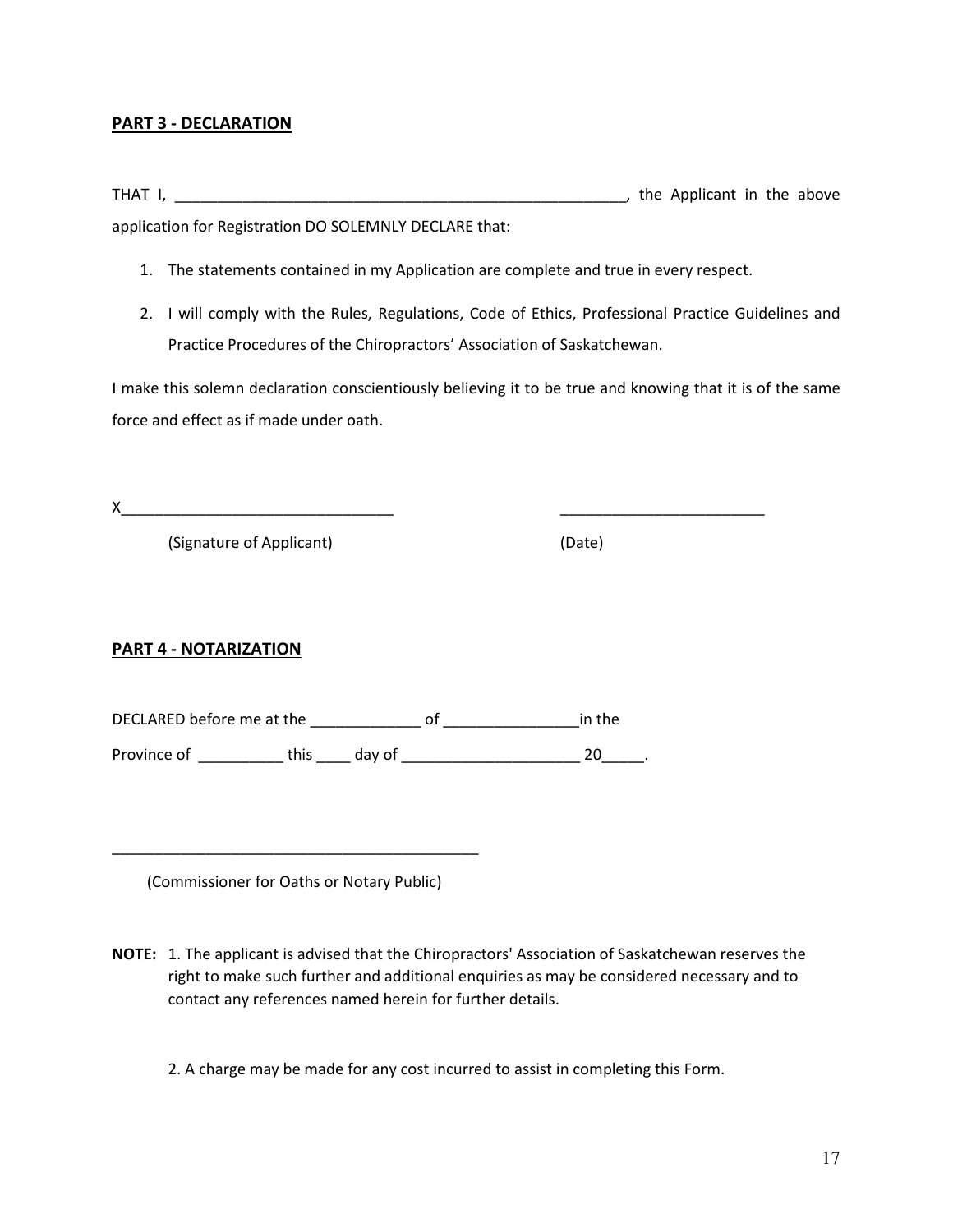## **PART 5 – ADDITIONAL BIOGRAPHICAL INFORMATION REQUIRED**

| Name (First/Middle/Last):                                                         |                |  |
|-----------------------------------------------------------------------------------|----------------|--|
| Home Phone:                                                                       | Home Fax:      |  |
| Home Address:                                                                     |                |  |
| Email Address:                                                                    |                |  |
| Consent to use email address for official CAS communications $\Box$ Yes $\Box$ No |                |  |
| Gender                                                                            | Date of Birth: |  |
| Pre-Chiropractic Education:                                                       |                |  |
| University/College:                                                               |                |  |
| Years Attended:                                                                   |                |  |
| Degree/Diploma:                                                                   |                |  |
|                                                                                   |                |  |
| Pre-Chiropractic Education:                                                       |                |  |
| University/College:                                                               |                |  |
| Years Attended:                                                                   |                |  |
| Degree/Diploma:                                                                   |                |  |
|                                                                                   |                |  |
|                                                                                   |                |  |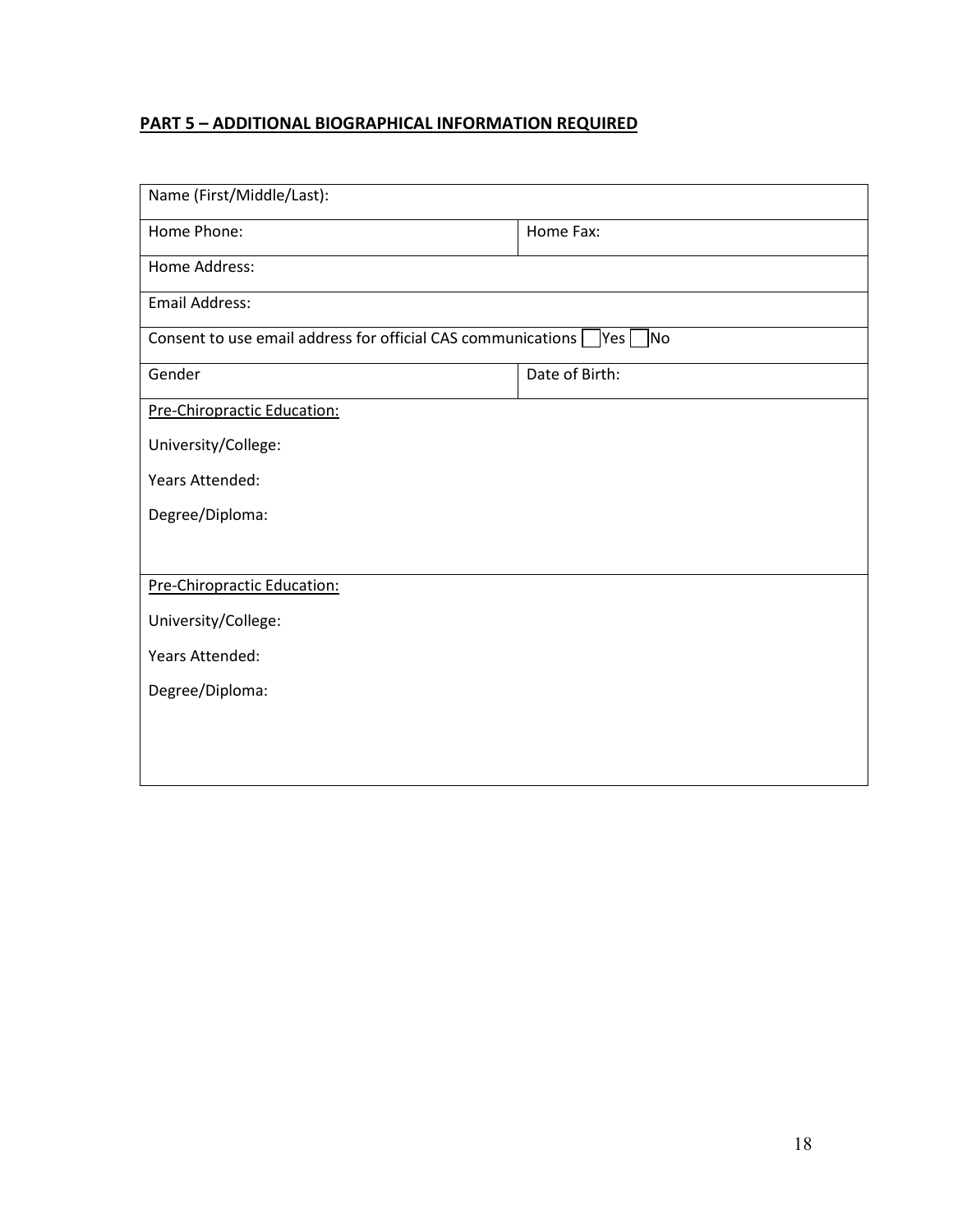## **APPLICATION FOR LOCUM REGISTRATION**

#### **PART 1 – CONTACT INFORMATION**

| Name                                     | License # |
|------------------------------------------|-----------|
| Address                                  |           |
| Phone                                    | Fax       |
| E-mail (for official CAS communications) |           |

Yes No That I am a member in good standing of the Chiropractors' Association of Saskatchewan. **IF THIS IS THE CASE, PLEASE SIGN AND FORWARD THIS FORM [NO NOTARIZATION REQUIRED]**

#### IF **NOT** A CAS MEMBER PLEASE ANSWER THE FOLLOWING:

#### **PART 2 – LICENSING INFORMATION**

| $\left  \text{Yes} \right $ $\left $ No 1. That I attended and satisfactorily completed the requirements of the Accredited |                                                                                                                |
|----------------------------------------------------------------------------------------------------------------------------|----------------------------------------------------------------------------------------------------------------|
|                                                                                                                            | and                                                                                                            |
| diploma/degree of<br>received<br>the                                                                                       | on                                                                                                             |
|                                                                                                                            | 19/20_____. If "no" please provide details on a separate                                                       |
| page.                                                                                                                      |                                                                                                                |
| 2. That I will [ ], or will not [ ], reside in Saskatchewan;                                                               |                                                                                                                |
| 3. That I have practiced in the following jurisdictions in these years listed:                                             |                                                                                                                |
|                                                                                                                            | and that I now hold Registrations or                                                                           |
| Licenses in:                                                                                                               | year: the second results are a second for the second second second in the second second second second second s |
| If you answer "yes" to any of the following questions please provide details on a separate                                 |                                                                                                                |
| page.                                                                                                                      |                                                                                                                |
| Yes  No 4. That I have been arrested or charged on any offence under The Criminal Code                                     |                                                                                                                |
|                                                                                                                            | of Canada, The Narcotic Control Act, The Food and Drug Act, The Securities Act of                              |
|                                                                                                                            |                                                                                                                |
| any Province of Canada, or any legislation similar to any of the foregoing in any                                          |                                                                                                                |
| other jurisdiction, or have been a defendant in a civil action relating to fraud;                                          |                                                                                                                |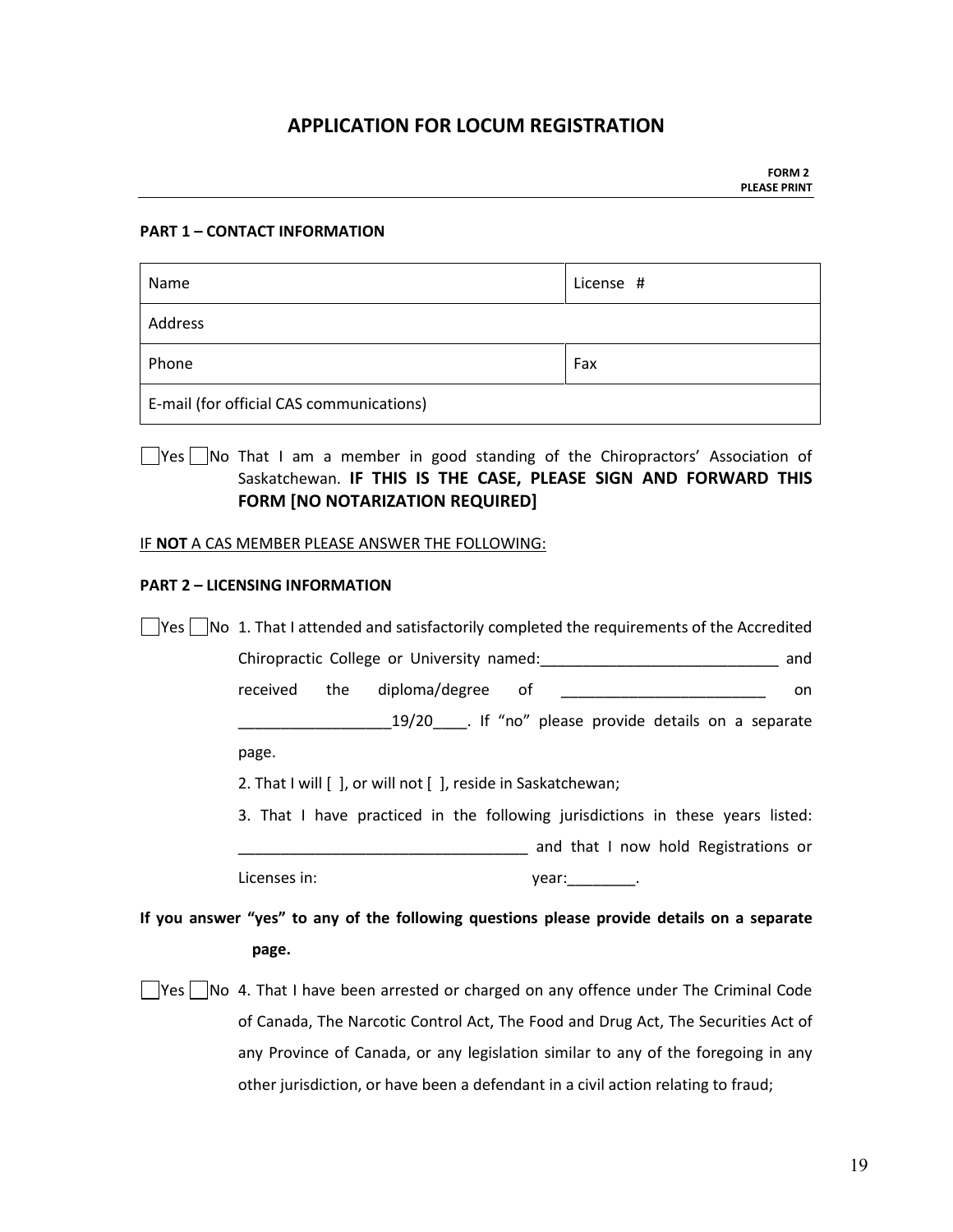| $\Box$ Yes $\Box$ No 5. That I have had my license to practice chiropractic or my registration suspended |
|----------------------------------------------------------------------------------------------------------|
| or revoked or have I received any fines or reassessments in any jurisdictions or in                      |
| any other profession;                                                                                    |

- $\Box$  Yes  $\Box$  No 6. That I have been denied or revoked any license or permit, the procurement of which required proof of good character;
- $\Box$  Yes  $\Box$  No 7. That a charge is pending against me in respect of alleged conduct for which I could be struck from the Register or suspended from the practice of chiropractic;

## **PART 3: DECLARATION**

THAT I,\_\_\_\_\_\_\_\_\_\_\_\_\_\_\_\_\_\_\_\_\_\_\_\_\_\_\_\_\_\_\_\_\_\_\_\_\_\_\_\_\_, the Applicant in the above application for Registration DO SOLEMNLY DECLARE that the statements contained in my Application are complete and true in every respect. AND I make this solemn declaration conscientiously believing it to be true and knowing that it is of the same force and effect as if made under oath.

| Χ                           |    |                    |
|-----------------------------|----|--------------------|
| (Signature of Applicant)    |    | (Date)             |
| <b>PART 4: NOTARIZATION</b> |    |                    |
| DECLARED before me at the   | 0f | in the Province of |
| this day of                 | 20 |                    |
|                             |    |                    |
|                             |    |                    |

(Commissioner for Oaths or Notary Public)

**NOTE:** The applicant is advised that the Chiropractors' Association of Saskatchewan reserves the right to make such further and additional enquiries as may be considered necessary and to contact any references named herein for further details.

## **ALL MEMBERS ACTING AS A LOCUM, INCLUDING LIFE MEMBERS, MUST COMPLETE THIS FORM FOR EACH LOCUM PERIOD.**

Date:\_\_\_\_\_\_\_\_\_\_\_\_\_\_\_\_\_\_\_\_\_\_\_\_\_\_\_\_\_\_\_\_\_\_\_\_\_\_\_\_\_\_\_\_\_\_\_\_\_\_\_\_\_\_\_\_\_\_\_\_\_\_\_\_\_\_\_ List Dates/Location of Locum(s): \_\_\_\_\_\_\_\_\_\_\_\_\_\_\_\_\_\_\_\_\_\_\_\_\_\_\_\_\_\_\_\_\_\_\_\_\_\_\_\_\_\_\_\_\_\_\_\_\_\_\_\_\_\_\_\_\_\_\_\_\_\_\_\_\_\_\_\_\_\_\_\_ Signature: X \_\_\_\_\_\_\_\_\_\_\_\_\_\_\_\_\_\_\_\_\_\_\_\_\_\_\_\_\_\_\_\_\_\_\_\_\_\_\_\_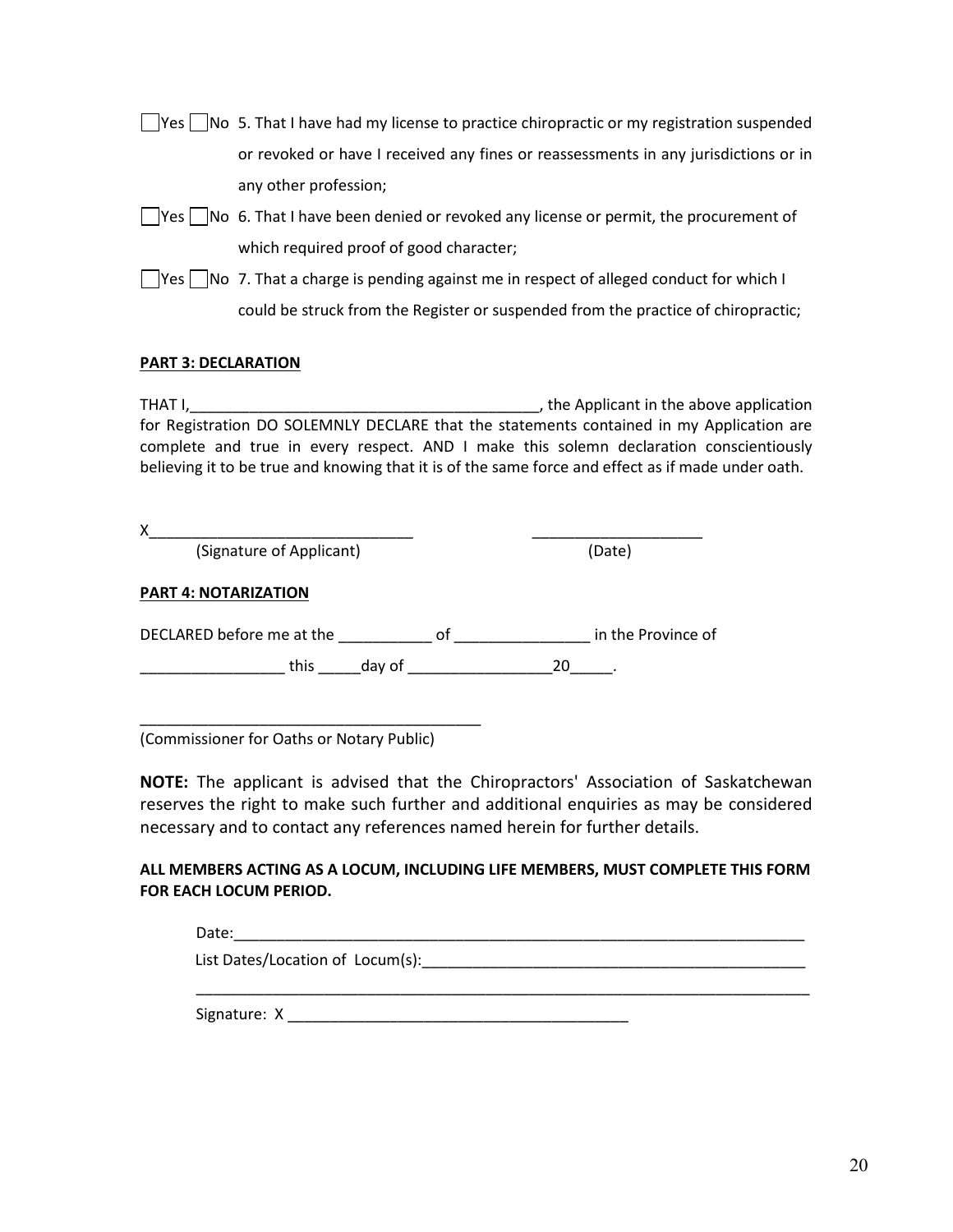## **FORM 3 - MEMBER'S APPLICATION FOR REINSTATEMENT**

## **PART 1 – CONTACT INFORMATION**

| Name    | Former License #: |
|---------|-------------------|
| Address |                   |
| Phone   | Fax               |

#### **PART 2 – LICENSING INFORMATION**

|                     | 1. That I have not been engaged in the practice of chiropractic within the Province of   |
|---------------------|------------------------------------------------------------------------------------------|
|                     |                                                                                          |
|                     |                                                                                          |
| these declarations: |                                                                                          |
|                     |                                                                                          |
|                     |                                                                                          |
|                     | (c) length of suspension: (c) length of suspension:                                      |
|                     | (d) that I hold __________ continuing education hours applicable to the current two year |
| period              |                                                                                          |

#### **PART 3 - DECLARATION:**

AND I make this solemn declaration conscientiously believing it to be true and knowing that it is of the same force and effect as if made under oath.

| (Signature of Applicant)     | (Date)                   |
|------------------------------|--------------------------|
| <b>PART 4 - NOTARIZATION</b> |                          |
| DECLARED before me at the    | in the Province of<br>οf |
| this<br>day of               | 20                       |

(Commissioner for Oaths or Notary Public)

\_\_\_\_\_\_\_\_\_\_\_\_\_\_\_\_\_\_\_\_\_\_\_\_\_\_\_\_\_\_\_\_\_\_\_\_\_\_

**NOTE:** The applicant is advised that the Chiropractors' Association of Saskatchewan reserves the right to make such further and additional enquiries as may be considered necessary.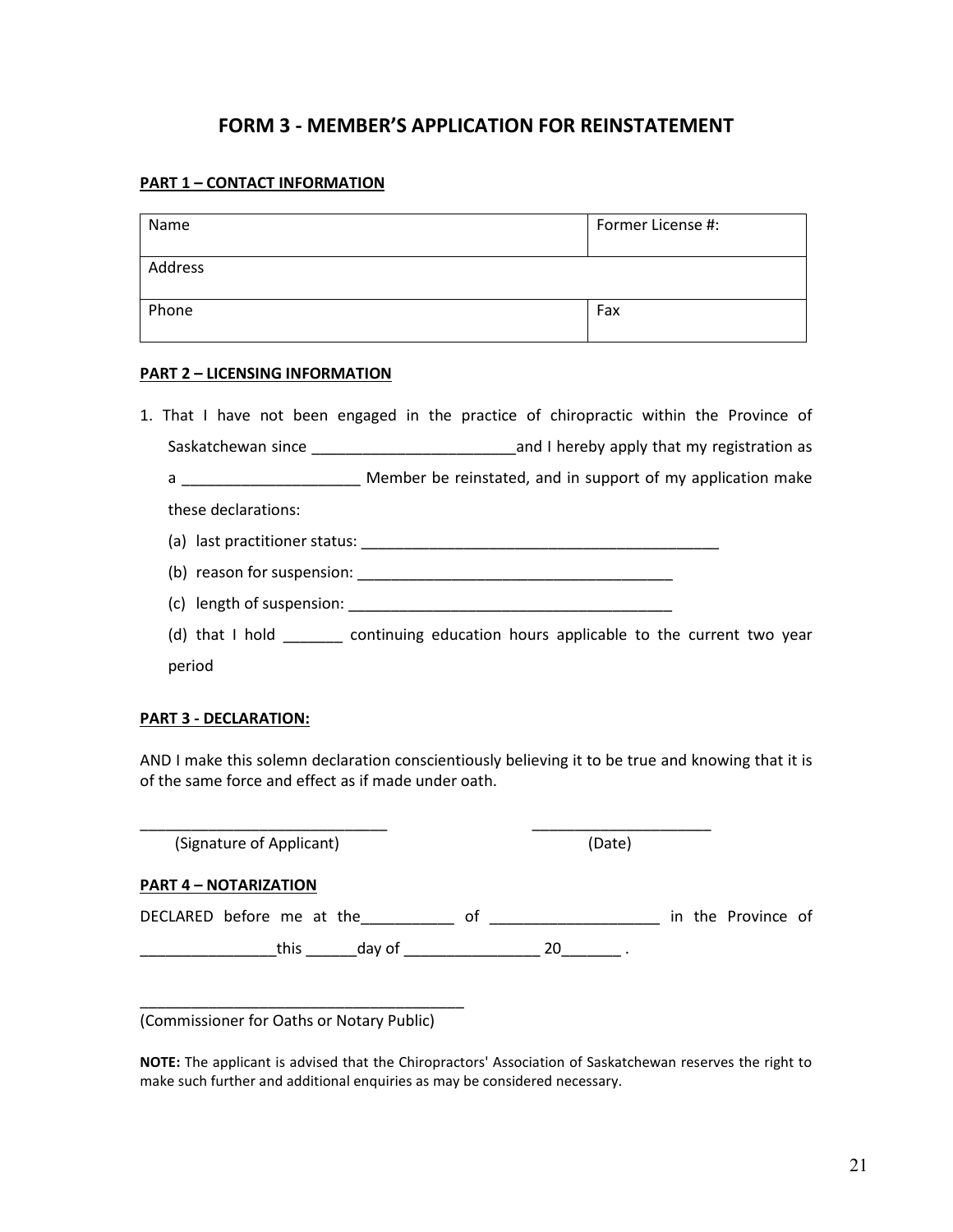## **FORM 4 - ANNUAL PRACTICE DECLARATION**

#### **PART 1 – CONTACT INFORMATION**

| Name                                               | License # |
|----------------------------------------------------|-----------|
| Clinic                                             |           |
| Address                                            |           |
| Phone                                              | Fax       |
| E-mail Address (for electronic CAS Communications) |           |
| Clinic Website                                     |           |
| Your Clinic Hours                                  |           |

## Complete this section if you practice at an additional location(s). **(Please attach information for each location.)**

| Satellite clinic  |     |
|-------------------|-----|
| Address           |     |
| Phone             | Fax |
| Your Clinic Hours |     |

## **PART 2 – LICENSING INFORMATION**

1. Do you have adequate professional liability protection or equivalent professional liability protection with?

CCPA Other (name) \_\_\_\_\_\_\_\_\_\_\_\_\_\_\_\_\_\_\_\_\_\_ **(If Other, provide proof)**

2. Do you currently hold an active license to practice chiropractic in any other jurisdiction?

| Yes. Where | (If Yes, provide letter of good standing) |
|------------|-------------------------------------------|
| $\Box$ No  |                                           |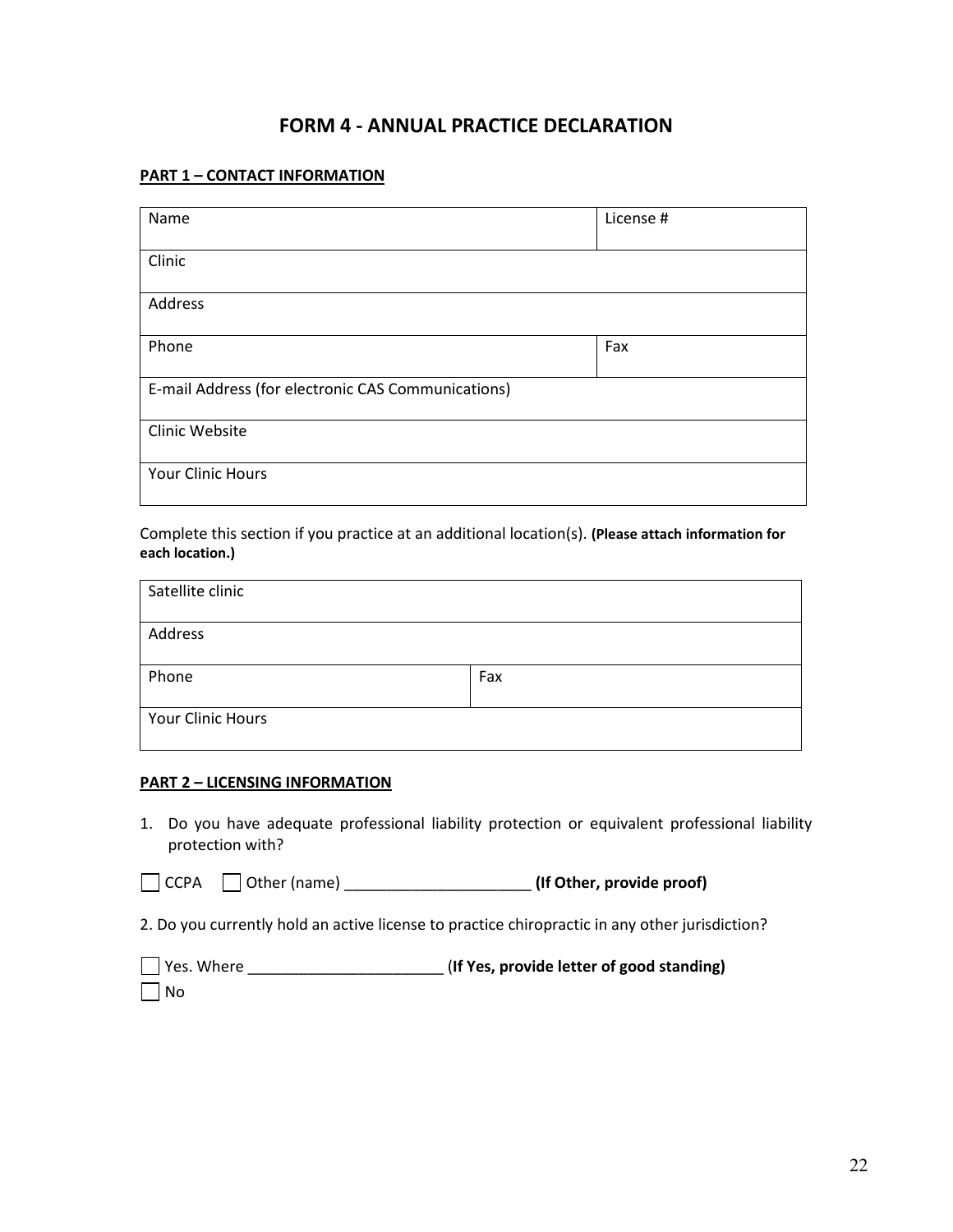## **PART 2 – LICENSING INFORMATION CONTINUED**

 $\vert$  Yes  $\vert$   $\vert$ No 3. I maintain Patient Records as required by the Regulatory Bylaw, Appendix II, financial books and records showing all professional actions performed by me.

 $\Box$ Yes  $\Box$ No 4. That I have been the subject of disciplinary hearings by the Association, or any other body, in a matter concerning my professional actions. (If Yes, please attach specific dates & details)

 $\sqrt{\frac{y_{\text{es}}^2}{N}}$  No 5. That in the past twelve months I have been convicted of a criminal offence or have any criminal charges pending. (If Yes, please attach specific dates & details)

 $\Box$  Yes  $\Box$  No 6. That to the best of my knowledge I have during the year preceding the date of this declaration or during such part or parts thereof in which I have been practicing as a chiropractor complied with the Chiropractic Act, 1994, its Administrative and Regulatory Bylaws and the Policies of the CAS. (If No, please provide details)

 $\Box$ Yes $\Box$ No 7. I have applied to the following Regional Health District, for these privileges: a) Treating (b) X-ray in and privileges have been granted by the Regional Health District for: a) Treating ; b) X-ray [15].

 $\Box$  Yes  $\Box$  No 8. I have completed continuing education hours this two-year cycle.

 $\vert$  Yes  $\vert$   $\vert$ No 9. I am in compliance with Regulatory Bylaw 4 (6) concerning a valid Certificate in Cardiopulmonary Resuscitation Basic Life Support, Level C (BLS-C).

 $\Box$  Yes  $\Box$  No 10. A floor plan of my office is on file at the CAS, including the size (square footage). As requested, it is on a 8-1/2 x 11 inch sheet of graph paper, with the following clearly marked (If no, please provide floor plan):

- 
- treatment rooms with sinks reception area and chart filing area
- -
- x-ray room if present washrooms (wheelchair accessible)
- other rooms (indicate use) lead covered walls if x-ray present

## **PART 3 – DECLARATION**

I solemnly declare that the information provided on this application form is true and correct to the best of my knowledge and that it is of the same force and effect as if made under oath.

\_\_\_\_\_\_\_\_\_\_\_\_\_\_\_\_\_\_\_\_\_\_\_\_\_\_\_\_\_\_\_\_\_\_\_\_\_ \_\_\_\_\_\_\_\_\_\_\_\_\_\_\_\_\_\_\_\_\_\_\_\_\_\_\_\_\_\_\_

**Signature of Applicant** Date **Date Date** 

*Please submit the original Form 4, cheque and any additional information to:*

*Chiropractors' Association of Saskatchewan (CAS) 228 University Park Drive, Regina, SK S4V 1A3*